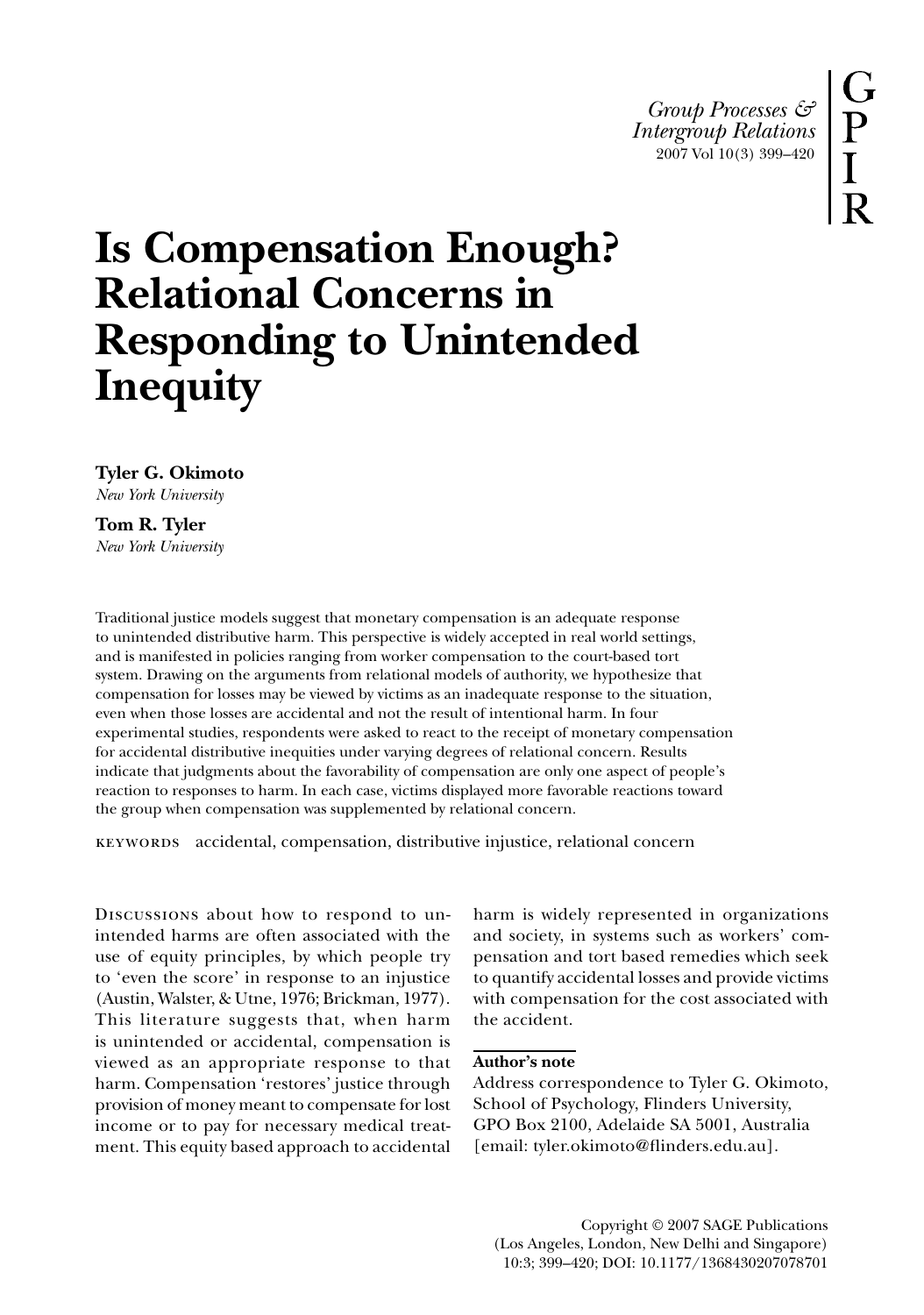In the case of unintentional harm, researchers have argued that people's reactions are shaped by their evaluations of the favorability of the resources provided in compensation for the harm (Darley & Pittman, 2003). While compensation, as it has been argued, is an adequate response to accidental harm, such harm has often been distinguished from intentional harm, where the injustice is the result of intentional actions (Darley & Pittman, 2003). Research has shown that with *intentional* harm people do not view compensation alone as an adequate or suitable response (Hogan & Emler, 1981; Horai, 1977; Tyler, Boeckmann, Smith, & Huo, 1997). Judgments about the appropriate restorative response to an injustice are not only shaped by instrumental judgments about appropriate compensation, but also by the victim's concerns about the relational implications of harm for their status within groups and organizations (Tyler & Blader, 2003; Tyler & Lind, 1992). This argument flows from the relational model of authority (Tyler & Lind, 1992), and is illustrated in research on the nature of justice motivations (see Tyler et al., 1997, for review).

It has been suggested that when a transgressor *intentionally* violates the rules or morals set by society, a symbolic statement is made regarding the relationship between the offender and the victim, or the offender's respect for the rules of society (Tyler et al., 1997). When an offender purposefully violates norms regarding distributive fairness, monetary rewards are not adequate as a response, since the procedural violation of intentionality also demands some type of symbolic restoration as well (Brown & Harris, 1989; Tyler et al., 1997). The prior literature suggests that there is a need for distributive *and* procedural restoration (addressing instrumental *and* relational concerns) when both have been violated, such as when distributive inequity is intentional, while compensation alone is an adequate response to unintentional harms (Darley & Pittman, 2003).

But how fundamental are these relational issues? Are people concerned with relational issues even in the case of accidental distributive harm, when the injustice does not communicate symbolic meaning regarding the value of the injustice victim? We hypothesize that relational issues are raised by distributive injustices, irrespective of whether or not the injustice is accidental or unintended. Hence, we expect that the adequate restoration of these accidental inequities will also involve addressing the relational concerns of the victim, in addition to the restoration of equity. Concern for these relational issues is not only important for general positive reactions toward the group, but also the organizational and group-level implications that have been shown to be associated with perceptions of fair procedures.

While monetary compensation may be the most effective means of restoring equity, the procedures by which that compensation occurs are also very important, and unfair procedures ubiquitous in the execution or implementation of the compensatory act may undermine the benefit of the distributive restoration. If the compensation process employs procedures that are lacking in relational concern, thereby implying a lack of concern by the group, the positive victim–group relationship may be diminished, even if adequate restitution is proffered. For example, settlements aimed at avoiding organizational or societal penalties, or other instrumental motivations on the part of the compensating party, may communicate a lack of concern for the victim. Conversely, if compensation is accompanied by procedural elements that address relational concerns, such as an apology, it will be more satisfactory and protect the victim–group relationship from being threatened by the injustice.

From the victim's point of view, fair procedures which exhibit relational concern, reaffirming membership status and value, can take many forms as long as the perceived relative status of the parties is restored (or reaffirmed) through some type of restitution or punishment that has symbolic value (Kahan, 1996; Karp, 1998) proportional to the procedural injustice (Carlsmith, Darley, & Robinson, 2002; Walster, Walster, & Berscheid, 1978), and in addition to the restoration of equity. For example, apologies that are perceived as sincere (Blackman & Stubbs, 2001; Pepitone, 1975) may function as a restorative gesture for procedural injustices because they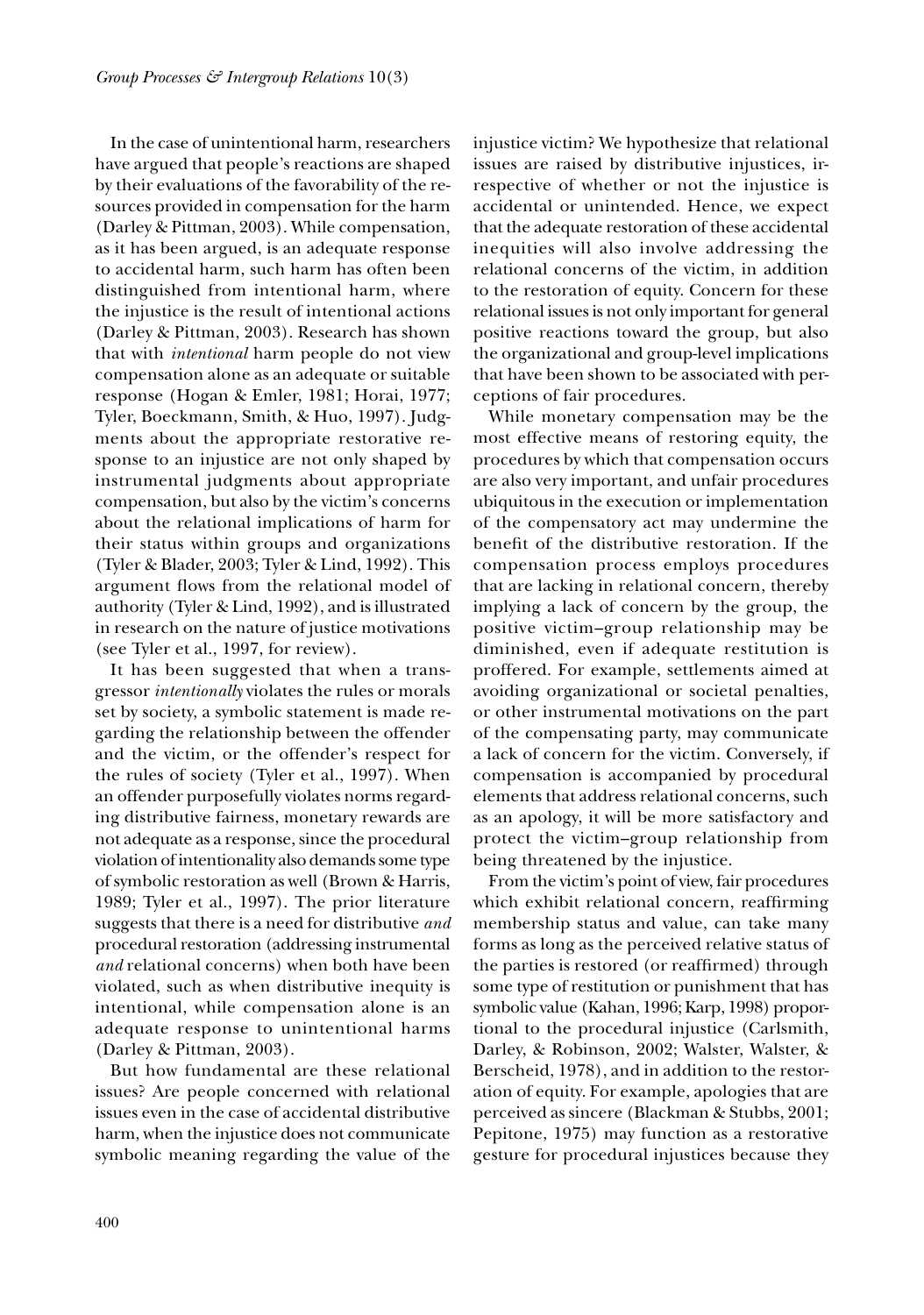imply that the transgressors are remorseful of the actions that they have taken, thereby symbolically subordinating their own status in the relationship (Heider, 1958; Rumsey, 1976; Wood & Mitchell, 1981), and showing that they recognize the consequence of their actions and will not repeat the offense (Gold & Weiner, 2000; Schwartz, Kane, Joseph, & Tedeschi, 1978).

If, however, the subsequent responses of group representatives following an accidental distributive injustice are not perceived to exhibit relational concern for the victim and his or her needs, the resolution will not be viewed as satisfactory to the victim. Failure to reaffirm the victim's perceived status as a valued member of the group during the compensation process may lead to decreased identification and poor victim–group relations.

In other words, compensation must be awarded in relationally sensitive ways, since victims are sensitive both to whether the provision of compensation itself is adequate as well as the interpersonal message communicated by the manner in which they are compensated. This is the case in *both* intentional and accidental distributive injustices, contrary to expectations from past research which view only intentional injustices as requiring relational concern (Darley & Pittman, 2003). By compensating a victim in a way that communicates a lack of concern for the victim or denial of recognition or responsibility on the part of the transgressor, the relational needs of the victim are not taken into account. Even if the victim is compensated for the injustice, while satisfied with the distributive fairness of their compensation, he or she may still feel disrespected and undervalued as a member of the group in which the injustice occurred.

As such, the provision of compensation alone for an accidental injury, even when it is viewed as favorable, will not be an adequate response to the harm. The victim may question the value of his or her membership status even when the distributive injustice was accidental, thereby raising concern for relational cues or evoking interest in relational verification in addition to the concern for equity. Therefore, when an accidental distributive injustice is compensated through distributive means, people will perceive the compensatory act as more procedurally fair when the group provides compensation through a procedure that also addresses relational concerns (by acknowledging that a mistake has been made and expressing remorse), even though the monetary award is objectively identical.

Hypothesis 1: When attempting to restore justice following an accidental inequity, perceptions of procedural fairness will be higher if the equitable compensation is presented with additional relational concern, compared to when the equitable compensation is presented without relational concern.

This pattern of results would indicate that, while the type and amount of compensation received as dictated by taking an equity framework alone may be adequate to satisfy the need for outcome restoration, procedural fairness may vary independently of the actual monetary award.

The distinction between the fairness of the outcomes and the fairness of the procedures is an important one to make in this context. In distributive matters, the applicability and favorability of the compensation itself may be the focus of decision-makers' evaluations of the proposed resolution. However, if relational concerns are heightened by the experience of an injustice, procedural fairness inherent in the compensation process may have an unexpected impact on the group as a whole.

As past research has shown (Tyler & Lind, 1992), members of groups use procedural justice information to infer their value within the group, and any detriment in procedural fairness may indicate to the victim that he or she is not a valued group member. As much research has shown, unfair procedures may have negative consequences for the group, including lower commitment (Tyler & Blader, 2003), lower evaluations and attitudes toward the group (Konovsky & Cropanzano, 1991; Tyler, 1990), and higher rates of turnover (Jones & Skarlicki, 2003) or other withdrawal behaviors (Dailey & Kirk, 1992; Huo, Smith, Tyler, & Lind, 1996). As a result, even though satisfaction with the outcomes received in a compensatory act may suffice in appeasing the victim's desire for distributive retribution, the group is still at risk of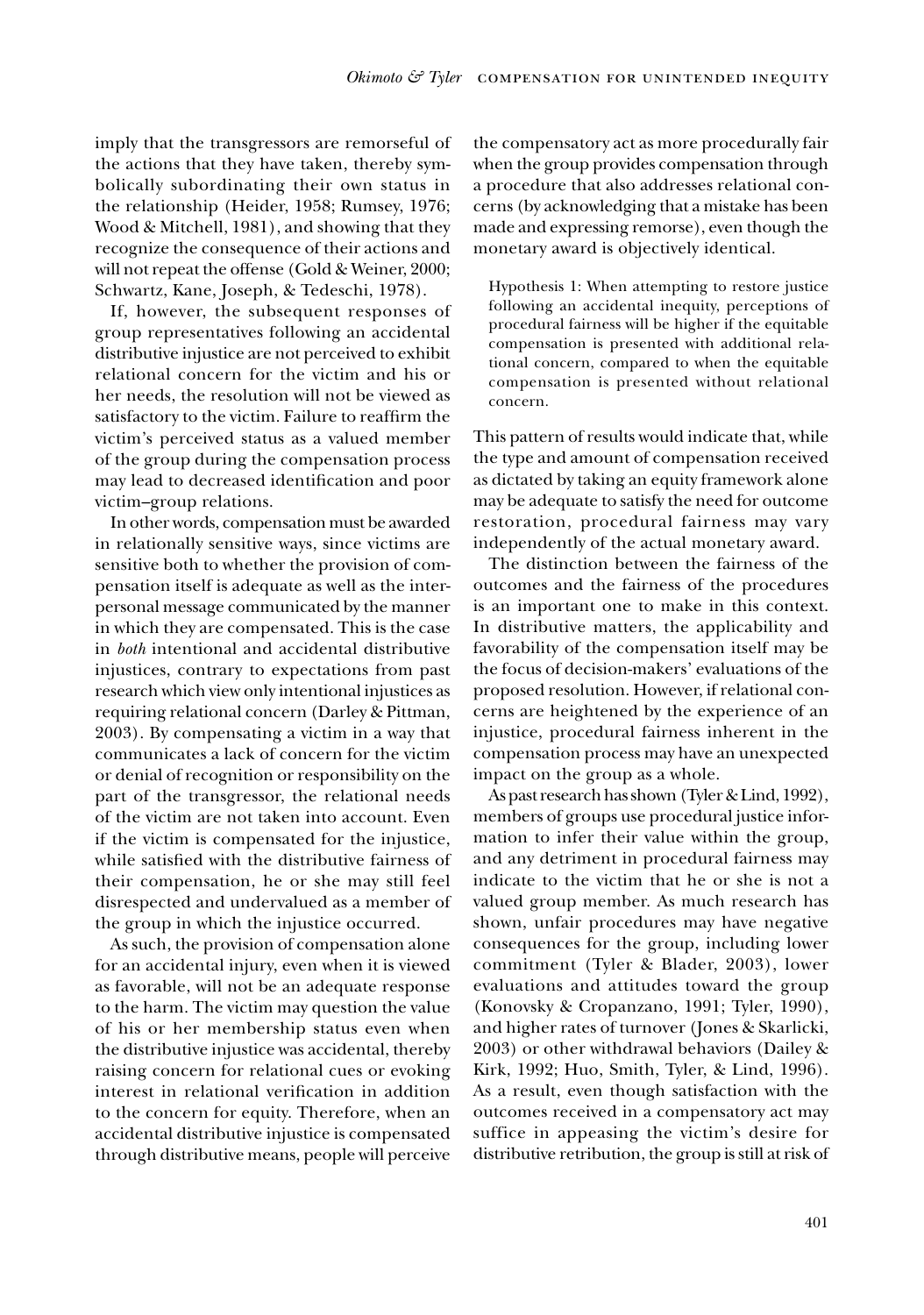jeopardizing the individual–group relationship. More specifically:

Hypothesis 2: When attempting to restore justice following an accidental inequity, reactions towards the group as a whole will be more favorable if the equitable compensation is presented with additional relational concern, compared to when the equitable compensation is presented without relational concern.

To further argue the idea that these reactions are not driven by outcome favorability alone but rather by the impact that relational concern has on perceived membership value, we expect additional analyses to provide support for mediation. In particular, we believe that additional provision of relational concern should result in differing levels of group evaluations because of its impact on perceived membership value and status.

These hypotheses are conceptually distinct from those of previous compensation discussions. Instead of focusing on the compensatory or apologetic actions of the transgressor as they relate to attributions of responsibility and sincerity judgments (Schwartz et al., 1978; Shaw, Wild, & Colquitt, 2003), this line of research focuses on the broader impact of responses to injustice, independent of perceptions of intent. In the situations we examine, there is no question of intentionality, all involving accidental mistakes that indirectly resulted in material losses. These unintentional transgressions have not been discussed as requiring specific concern for relational maintenance (Darley & Pittman, 2003), particularly in instances where the provision of compensation has already addressed equity concerns.

Taken together these hypotheses argue that, while compensation for accidental harm may restore feelings of outcome fairness, compensation alone is an inadequate response to accidental harm. Even unintentional harms have relational implications that should be addressed by showing relational concern (through fair and supportive compensation procedures). Groups and organizations need to maintain a broader framework that addresses these relational issues, even in purely distributive matters, since

commitment to the group following efforts to deal with even accidental harms are linked to relational as well as instrumental justice concerns.

# **Study 1**

Study 1 consists of two similar studies that lay the groundwork support for our hypotheses regarding reactions to the group following varying degrees of relational concern accompanying compensation. While both are similar in design, Study 1B provides additional measures and mediational analysis supporting our proposed arguments.

# *Method*

**Participants** Forty-four undergraduate students (39% male) recruited from an introductory psychology course participated in the study. Participants received partial credit towards the fulfillment of course requirements in exchange for their participation, and had an average age of 19.4 years. The scenarios in this study concerned university-operated student housing, in order to maximize participant involvement. Therefore demographics were also collected regarding each participant's experience living in student housing; 84% of the participants had lived in student housing for an average time period of 3.15 semesters, and 85% of those with direct student housing experiences were currently living in student housing. Two participants reported having been employed by student housing, and those participants were removed from all analyses due to their potential familiarity with actual housing policies.

**Procedure** The participants in the study were informed that the research investigated student opinions on university policies and procedures. They were told that they would be looking at letters of complaint that had been sent by residents of university housing, filing formal grievances against the housing administration. Following each complaint, participants received a written response from the housing administration stating the actions that would be taken to resolve the conflict. Participants were instructed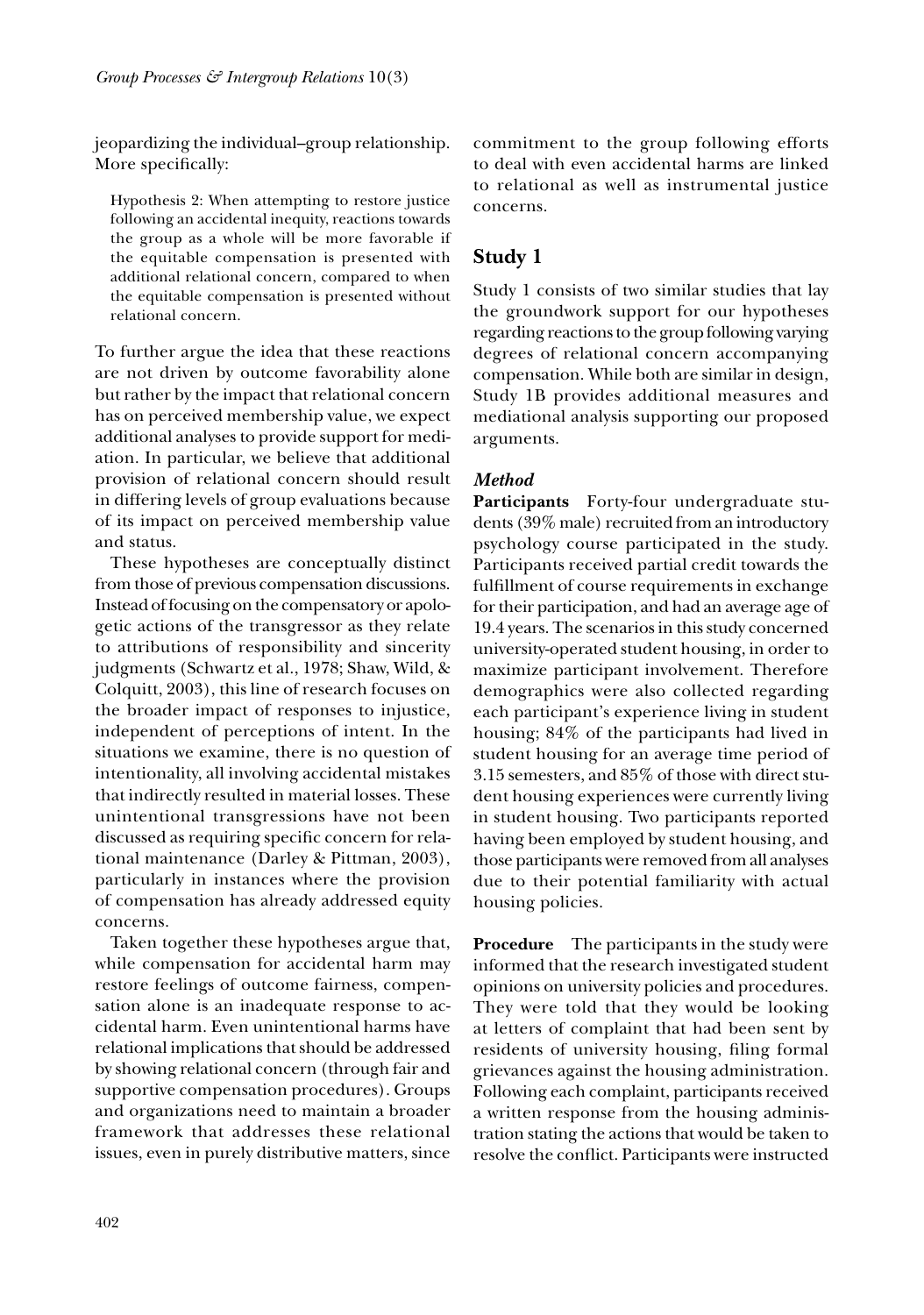to imagine themselves as the student in each situation, and respond to questions as if they were that student.

Each of the complaints provided to subjects involved an unintentional mistake that a housing employee had made, which cost each of the three housing residents a monetary loss of approximately US\$200. One of the scenarios involved a housing payment that was not processed in an appropriate amount of time, resulting in a late registration fee. The second scenario concerned a late checkout fee incurred by the student, due to misinformation provided by a housing employee. A third case involved an unfounded utilities charge that a student was compelled to pay in order to register on time, even though the charge was due to a clerical error made by housing staff. Each of these cases dealt specifically with an unintentional mistake made by housing staff involving the same amount of monetary loss, and the order of presentation was varied across subjects, as was the relational concern manipulation paired with each scenario.

**Experimental manipulations** In Study 1A, each subject received all three conditions of the relational concern manipulation, allowing for a three-level within-subjects design. These levels included two conditions that satisfied equity concerns alone (no relational concern), presenting fair compensation as a settlement or a compulsory payment, and a third level in which a group representative acknowledged the mistake and expressed remorse, thereby attempting to address relational concerns in addition to the equity restoration. Study 1B, however, only included two within-subject justification conditions, presenting fair compensation as a settlement (equity concern alone) or as an acknowledgment (equity and relational concern).

The provision of relational concern was manipulated by presenting the \$200 monetary compensation as a settlement given in order to appease the student while preventing the need for further judiciary action (equitably fair), a compulsory payment that the housing administration was forced to make by a higher authority regardless of their position (equitably fair), or as an acknowledgment of responsibility (equitably fair *and* relationally sensitive). These manipulations were given in the context of a form letter from student housing, and included one of three statements:

Compensation only: Settlement – 'We have come to this decision because we have been informed that you are interested in pursuing the complaint with the judiciary committee and have requested a formal hearing. Our policy concerning small claims dictates that we compensate you \$200, due to the cost and time involved in participating in a formal judiciary hearing'.

Compensation only: Compulsory payment (Study 1A only) – 'We have arrived at this decision because the Coordinator for Residential Student Services received a copy of your complaint, and has directed us to compensate you \$200. This decision has been made as a matter of policy, even though we have not reviewed your grievance and therefore have no position on the merits of your claim'.

Compensation *and* relational concern – 'We have come to this decision because we realize that our staff may have made mistakes, and we wish to compensate you as much as is reasonably possible'.

While the compensation only conditions (settlement and compulsory payment) restore equity by providing a monetary award, they do not show any relational concern for the victim.

The letters from the housing office were addressed to the student in the corresponding scenario, and concluded with a statement expressing hope that the resolution solved the issue in question.

**Dependent measures** Checks were collected, assessing outcome favorability ( $\alpha$  = .68) and overall fairness of the resolution (α = .74). Multiple scales were also constructed assessing various aspects of participants' reactions to each scenario. A composite measure of procedural fairness  $(\alpha = .95)$  was assessed. Each questionnaire also assessed a number of related measures evaluating student housing at the university in general, and student relations with university housing as a whole. These measures included items assessing an affective evaluation of university housing, satisfaction with university housing, intent to stay in housing, and identification with the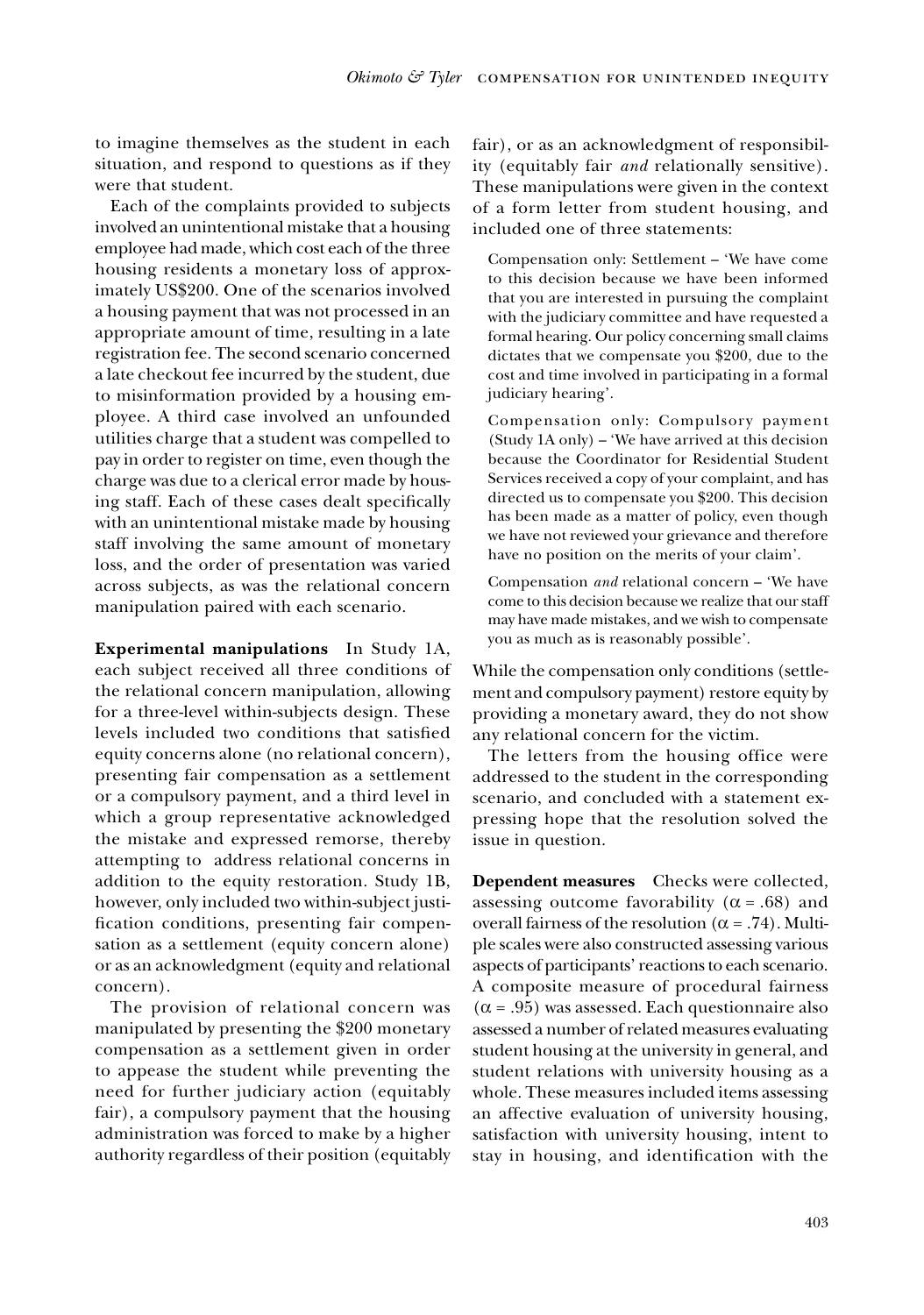housing community. Reactions to these items should be similar as they all indicate global reactions regarding participants' relationship with the group. For parsimony, these items were combined into a single scale ( $\alpha$  = .94) assessing reactions towards the group.When analyzed in four separate scales, the pattern of results was identical. This is not meant to imply that all items are not conceptually distinct, only that in this particular analysis examining each scale independently did not provide additional information. Higher scale ratings indicated more favorable evaluations. All items were assessed on 7-point scales, and were adapted from items used in previous justice research (Tyler & Lind, 1992). Actual scale items can be found in Appendix A.

Study 1B included additional measures of interest. As with Study 1A, manipulation checks of outcome favorability ( $\alpha$  = .68) and resolution fairness ( $\alpha$  = .65) were assessed, as well as composite measures of procedural fairness ( $\alpha$  = .91), and reactions towards the group ( $\alpha$  = .92). In order to assess the participant's perceived value and status level in the group, 'group standing' measures were included, classified into three categories: perceived membership value in the group ( $\alpha$  = .98), perceived value compared to housing staff ( $\alpha$  = .97), and perceived status in the group hierarchy (1 item). Actual items for the perceived value and relative value measures can be found in Appendix A. The status measure consisted of a single item asking, 'In the housing hierarchy, at what level does university housing view you?', and the request to rate their opinion of 'very low—very high'. One final measure assessed the participant's willingness to accept the resolution offered by the university housing administration. This measure consisted of a single item asking, 'How willing would you be to voluntarily accept the decision made by university housing?'

It should also be noted that, although not specifically discussed, participants also reported pre-resolution outcome favorability and procedural fairness ratings (fairness of the scenario presented) in order to verify that participants interpreted the scenario as we have suggested. All studies showed consistently low ratings of outcome favorability, and consistently high ratings of procedural fairness, corroborating the notion that the scenarios of accidental distributive harm were not also perceived as procedurally unjust.

## *Results*

**Study 1A** Means and standard deviations for Studies 1A and 1B, as well as indications of significant paired comparisons within each scale, can be found in Table 1. In order to verify the consistency of outcome favorability in the scenarios, an analysis of variance was conducted, revealing that there were no significant differences between perceptions of outcome favorability  $(F(2,38) = 0.99, ns)$ , regardless of whether the compensation given was presented as an equity restoration alone (compulsory payment or settlement), or an equity restoration with the additional attempt to show relational concern. Outcome favorability ratings were consistently high. Unexpectedly however, perceptions of fairness of the resolution did reveal a significant effect of relational concern  $(F(2,38) = 4.50, p < .05, \eta^2 = .192)$ , with showing relational concern in addition to the equity restoration yielding the highest perceptions of fairness. Paired comparisons were then conducted to specify the parameters of the effect, showing that the relational concern condition was rated as significantly more fair than the settlement condition  $(t(19) = 2.80, p < .05)$ . Although not significant, a trend was also apparent where the relational concern condition was viewed as more fair than the compulsory payment condition  $(t(19) = 1.84, p = .08)$ . The compulsory and settlement conditions were not significantly different from each other.

Analysis of variance was conducted on procedural fairness perceptions, revealing a signifi cant effect for relational concern  $(F(2,38))$  = 15.60,  $p < .001$ ,  $\eta^2 = .451$ ), with the relational concern condition providing the most fair process. Additional paired comparisons were done on the procedural fairness scale, revealing that the relational concern condition was perceived as significantly more procedurally fair to subjects than both the compulsory condition  $(t(19) = 3.77)$ ,  $p < .005$ ), and the settlement condition  $(t(19) =$ 5.35,  $p < .001$ ). The compulsory and settlement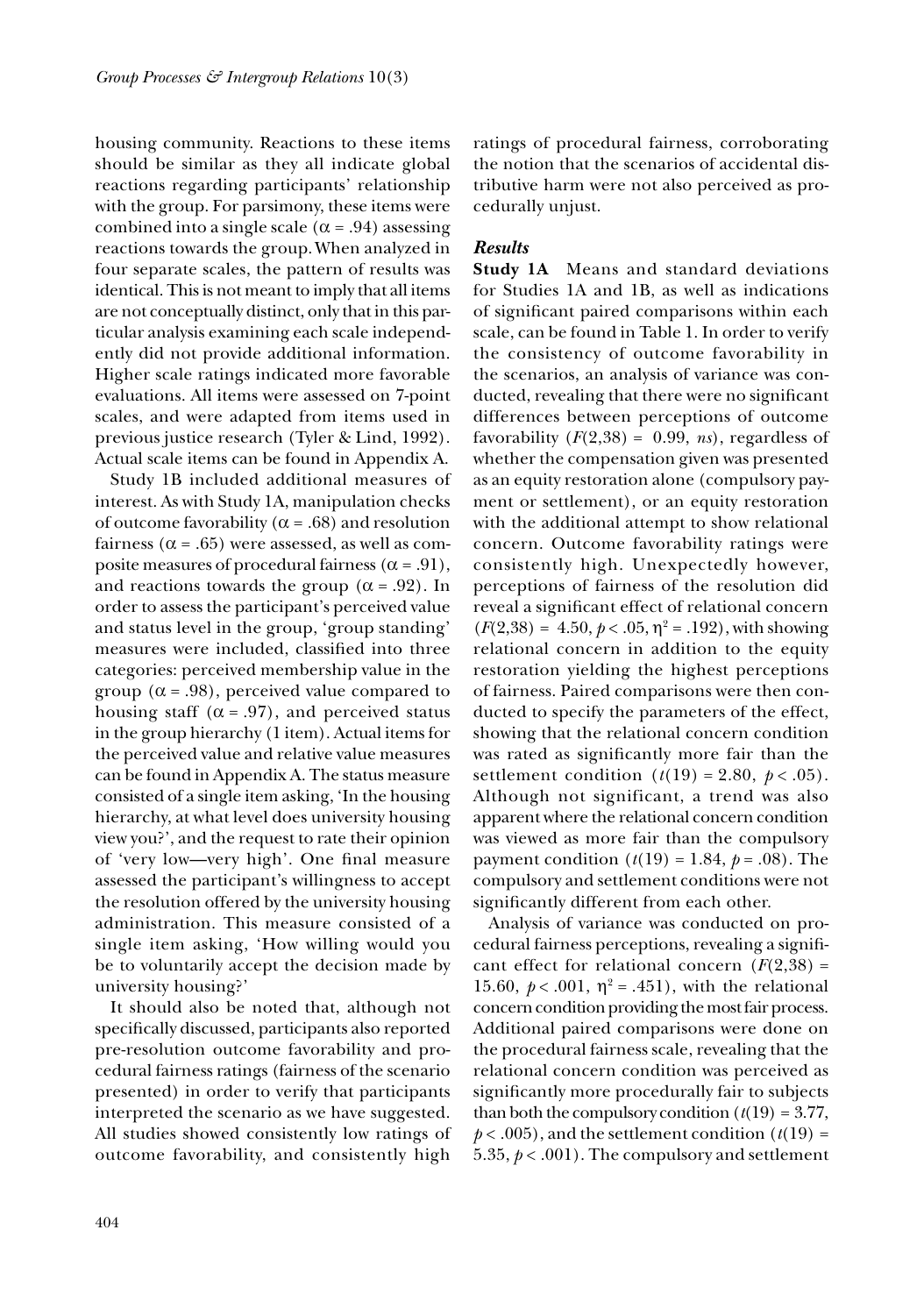|                                           | Compensation only:<br>(settlement) | Compensation only:<br>(compulsory payment) | Compensation &<br>relational concern<br>$[Study\ IA\ only]$ |
|-------------------------------------------|------------------------------------|--------------------------------------------|-------------------------------------------------------------|
| Outcome favorability                      |                                    |                                            |                                                             |
| Study 1A:                                 | 5.37(1.13)                         | 5.55(0.86)                                 | 5.80(0.96)                                                  |
| $Study$ 1B:                               | 5.39(1.04)                         |                                            | 5.95(0.74)                                                  |
| Fairness of resolution                    |                                    |                                            |                                                             |
| Study 1A:                                 | 4.68 $(1.43)$                      | $5.08$ $(1.00)_{ab}$                       | $5.68(0.89)_{h}$                                            |
| $Study$ 1B:                               | 4.73(0.98)                         |                                            | $5.45(0.60)_{h}$                                            |
| Procedural fairness                       |                                    |                                            |                                                             |
| Study 1A:                                 | $3.75$ $(1.67)_{\rm a}$            | 4.15 $(1.56)$ <sub>a</sub>                 | 5.96 $(1.25)_{h}$                                           |
| $Study$ 1B:                               | 4.11(1.47)                         |                                            | 5.79 $(0.64)$ <sub>b</sub>                                  |
| Reactions towards the group               |                                    |                                            |                                                             |
| Study 1A:                                 | 3.01(1.18)                         | 3.25(1.16)                                 | 4.12 $(1.08)_{h}$                                           |
| $Study$ 1B:                               | 3.41(1.11)                         |                                            | $4.14(0.97)_{h}$                                            |
| Membership value $(1B \text{ only})$      | 3.17(1.63)                         |                                            | 4.61 $(1.44)_{h}$                                           |
| Relative value $(1B \text{ only})$        | 2.90(1.30)                         |                                            | 3.72 $(1.14)_{h}$                                           |
| Perceived hierarchy (1B only)             | $2.73$ $(1.45)_{\rm a}$            |                                            | 3.91 $(1.41)_{h}$                                           |
| Willingness to accept $(1B \text{ only})$ | $5.36(1.62)$ <sub>a</sub>          |                                            | 6.32 $(0.84)_{h}$                                           |

*Table 1*. Study 1: Means and standard deviations for dependent measure scales by condition

*Notes*: Standard deviations appear in parentheses. All ratings were done on 7-point scales, and the higher the number, the higher the level of favorability, fairness, etc. *N* = 20 in Study 1A and *N* = 22 in Study 1B. Means within rows that do not share subscripts differ significantly at  $p < .05$ , as indicated by paired *t* tests for comparisons between relational concern conditions (settlement, compulsory payment, or acknowledgment) for each scale.

conditions, however, were not significantly different.

In regard to subjects' global reactions towards the group, analysis of variance revealed a significant effect for relational concern  $(F(2,38) = 6.69)$ ,  $p < .005$ ,  $\eta^2 = .260$ ), with subjects reporting more favorable reactions in the relational concern condition. Paired  $t$  tests showed a significant difference between the relational concern and compulsory conditions  $(t(19) = 2.39, p < .05)$ , and a significant difference between relational concern and settlement conditions  $(t(19) = 3.15,$  $p < .005$ ). No significant difference was found between the compulsory and settlement conditions.

**Study 1B** An analysis of variance concluded that there were no significant differences in perceptions of outcome favorability across relational concern conditions  $(F(1,21) = 4.18$ ,  $p = .054$ ), however a trend was apparent. Ratings of overall fairness revealed a significant effect ( $F(1,21)$  7.60,  $p < .05$ ,  $\eta^2 = .266$ ), with higher fairness ratings given in the relational concern condition.

The measure of procedural fairness revealed a significant effect for relational concern  $(F(1,21) =$ 19.32,  $p < .001$ ,  $\eta^2 = .479$ ), with compensation presented with relational concern yielding higher perceptions of procedural fairness compared to the condition in which compensation was presented without relational concern.

For the measure of change in perceived value in the group, there was a significant difference between the two relational concern conditions  $(F(1,21) = 11.66, p < .005, \eta^2 = .357)$ , such that individual ratings of perceived group value were higher when the compensation was presented with relational concern, compared to when the compensation was presented with equity concern alone. For perceptions of value relative to university staff, again a significant difference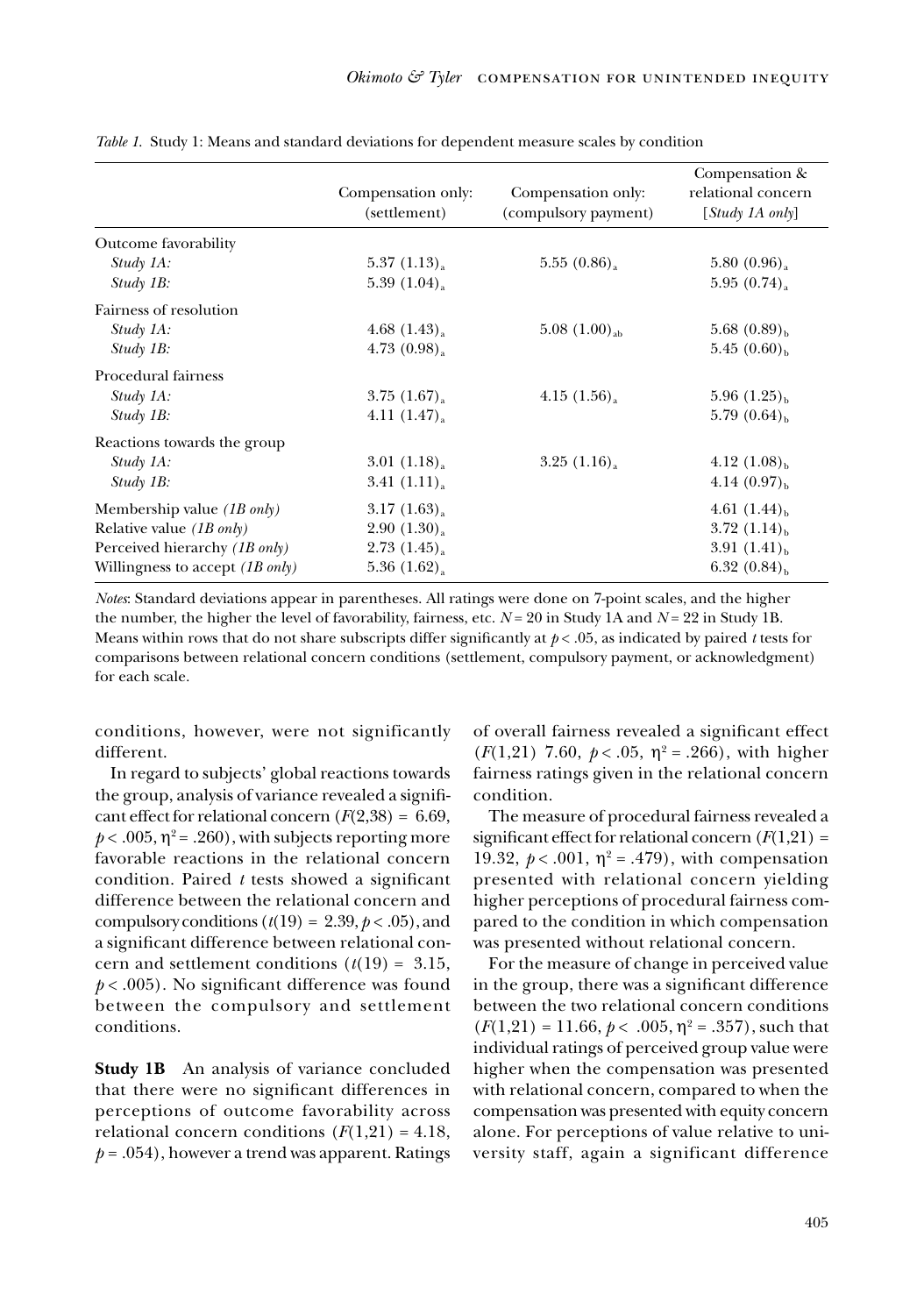between conditions was revealed  $(F(1,21) = 12.06$ ,  $p < .005$ ,  $\eta^2 = .365$ ), with the relational concern condition yielding higher ratings. The single item assessing perceived status in the group hierarchy also revealed significant differences for relational concern conditions,  $(F(1,21) = 13.10,$  $p < .005$ ,  $\eta^2 = .384$ ), showing higher perceived status when the compensation was presented with relational concern.

An analysis of variance was also conducted on participant reactions towards the group. There was a significant main effect for relational concern  $(F(1,21) = 12.78, p < .005 (η<sup>2</sup> = .378).$ When compensation was presented with additional relational concern, it yielded higher group evaluations than when the equitable compensation was presented alone, without relational concern.

Lastly, on the single item assessing participant's willingness to voluntarily accept the resolution presented by the university housing administration, there was also a significant difference for relational concern  $(F(1,21) = 8.26,$  $p < .01$ ,  $\eta^2 = .282$ ). When the compensation awarded in the resolution was presented with relational concern, participants were more willing to voluntarily accept that resolution, compared to when the group simply presented the equitable compensation.

**Mediation analysis** To test the mediating effects hypothesized in this study, we employed the methods suggested by Baron and Kenny (1986), using hierarchical regression methods to demonstrate the reduction in strength of the direct associations after entering the mediating variables, and tested the significance of both the direct and indirect paths (see Figure 1). The simple effect of relational concern on reactions towards the group was significant (β = .35, *t* = 2.42, *p* < .05). However, when controlling for perceived membership value, this direct effect becomes insignificant (β = .12,  $t = 0.85$ ,  $p = .40$ ), while the effect of membership value on reactions towards the group is significant ( $\beta$  = .55, *t* = 3.97, *p* < .001).

## *Discussion*

As predicted, perceptions of procedural fairness were higher when the monetary compensation was presented with additional concern for relational issues (acknowledging responsibility and expressing remorse) compared to instances when the same compensation was presented without relational concern. This was true irrespective of the fact that the outcomes provided were objectively identical, with participants evaluating the outcomes in all conditions as being equally favorable. Hence, the concerns that





*Notes*: Values are the standardized betas from hierarchical regression analysis. 'Perceived Membership Value/Status' refers to combined items from Membership Value, Relative Value, and Hierarchy scales. Value in parentheses is the standardized beta for the simple association between the addition of relational concern with the combined group reaction measure, prior to the entry of the mediating variable.  $\Delta R^2 = .244$ ,  $p < .001$ .  $*<sub>b</sub> < .05$ .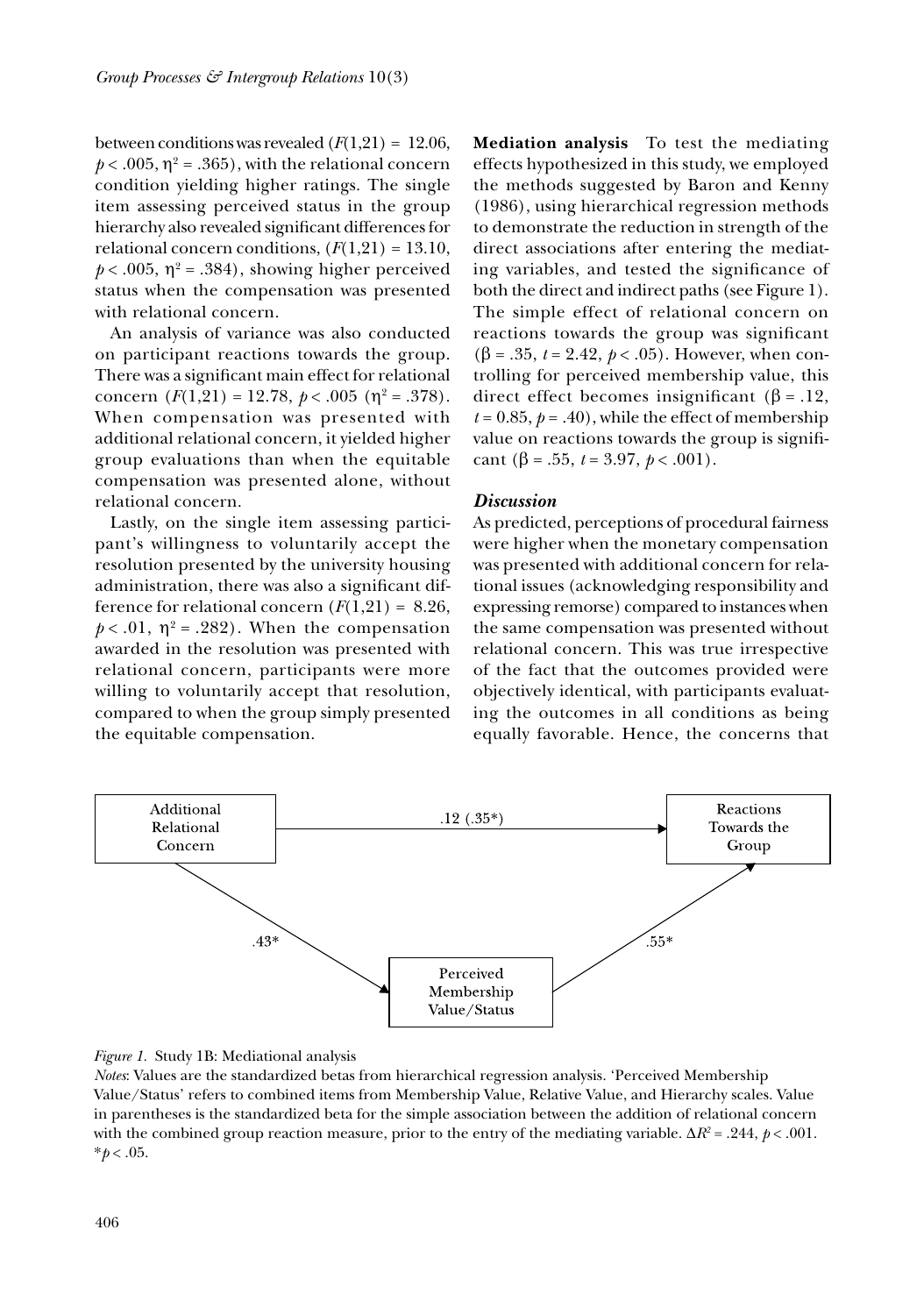people were reacting to were not concerns about the desirability of their compensation.

The measures assessing perceived group standing and reactions towards the group also supported our hypotheses. Specifically, the resolutions that presented compensation with an effort to express the group's concern for the victim, catering to both the instrumental and relational concerns of the victim, resulted in higher levels of perceived standing and more favorable reactions towards the group. Additional analysis also suggests that the provision of relational concern in combination with compensation did not directly increase the favorability of participant reactions. The presentation of the compensation altered respondent's perceptions of membership value and status, which in turn resulted in more favorable evaluations. This supports arguments made by relational models of procedural justice (Lind & Tyler, 1988; Tyler & Blader, 2003; Tyler & Lind, 1992), asserting that individuals interpret actions taken by and communications with the group as status relevant messages, and that they are what impact subsequent evaluative judgments of the group.

Participants were also more willing to accept the compensation when it was presented in tandem with an expression of relational concern. These findings suggest that there may be additional behavioral implications beyond the evaluative measures employed in this research. Not only might showing relational concern in monetary compensation result in more positive relations with the group, the resolution of the inequity itself may be further improved upon simply by taking steps to show the victim that he/she is a valued group member, possibly preventing the restitution costs from becoming even higher.

Even though the initial injustice was accidental, and therefore according to equity models only demanded equitable compensation, procedural fairness issues related to the way that compensation was delivered altered participants' perceived relationship to the group as a whole, suggesting that compensation for distributive injustices must also be procedurally just in order to ensure satisfaction with the actions taken by group decision-makers.

It is also interesting to note that the fairness of the resolution, which includes the question of whether people are receiving what they 'deserve', shows a relational effect. This suggests that the traditional equity framework, in which outcome fairness is viewed as an adequate response to unintentional harm, may be incomplete. While the favorability of outcomes is not particularly influenced by how they are delivered, their fairness is. Hence, distributive justice does appear to have a relational component. This is consistent with some earlier findings (Tyler, 1994) showing that relational criterion shaped distributive justice judgments in conflict resolution settings. This explanation, however, should be interpreted with caution. Not only was this effect not hypothesized, it was dropped in follow-up studies. Future research needs to be conducted in order to clarify the consistency of and processes explaining this finding.

# **Study 2**

In Study 1, the compensation and the resolution letters were presented by the group in which the unintentional distributive injustice occurred even though a single group member was responsible. With *procedural violations*, it is difficult to restore fairness in the absence of the offender, because victims of these types of injustices often desire communication with the offender, allowing for relative status restoration such as an apology (Umbreit, 1989). However, we would expect that following an accidental *distributive* injustice, group representatives can compensate just as effectively as the offender. Unlike with procedural violations, unintentional inequities do not carry a specific need for interpersonal restoration between the offender and the victim. Information regarding relational concern originating from any group member during the compensation process is relevant to the recipient's evaluation of how the group values his or her membership, and will therefore serve as an antecedent to evaluations regarding the group's authority, rules, and the group itself (Tyler, 1990; Tyler & Lind, 1992). Relationally sensitive compensatory payments should therefore result in positive reactions towards the group when the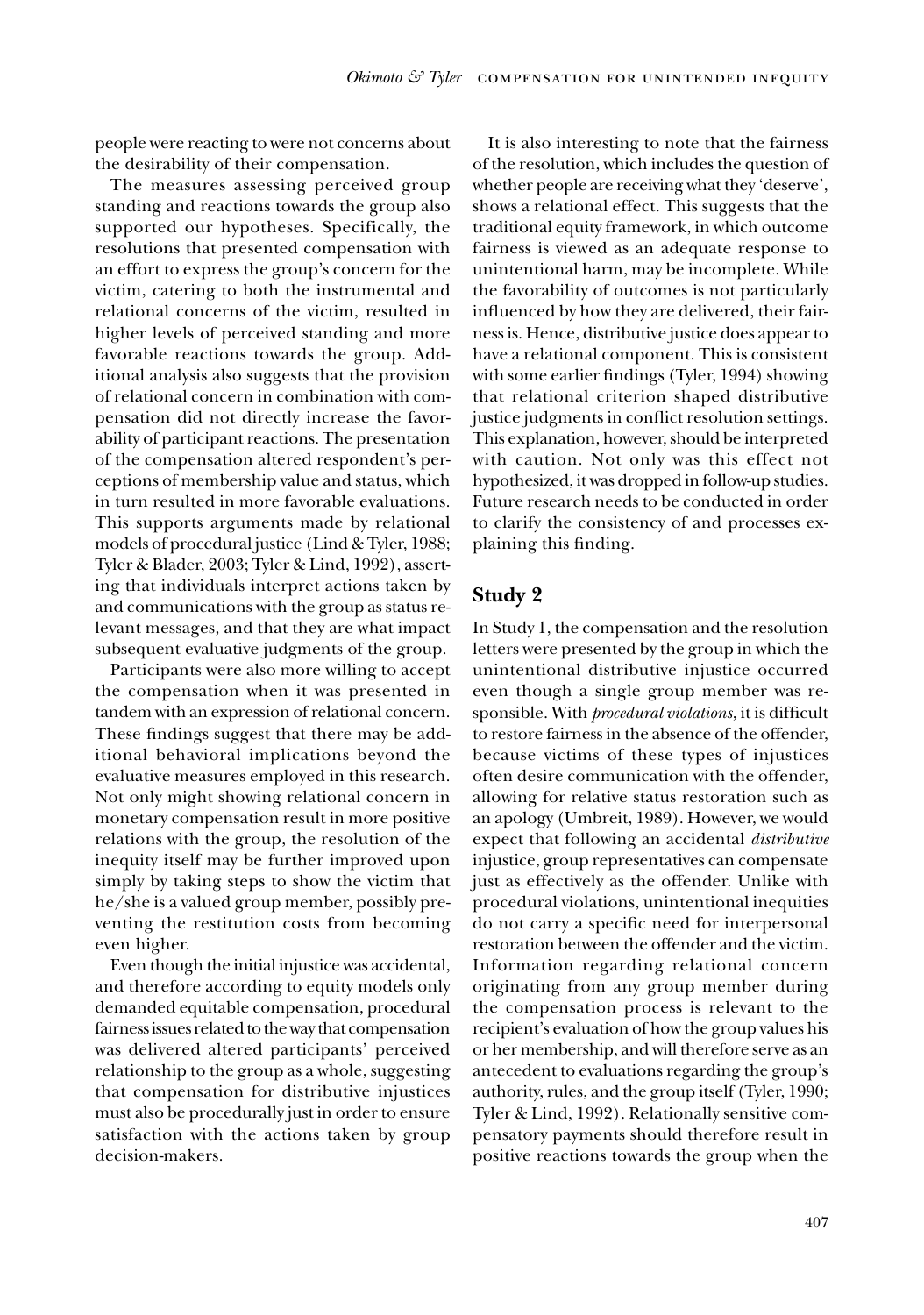compensation comes from the offender *or* a group representative.

In Study 2, in addition to examining the source of the compensation, we also sampled participants from a different population. Instead of utilizing undergraduate participants, our sample consisted of full-time employed respondents (enrolled part-time in MBA courses). This was done to add to the generalizability of the research. The sample in Study 2 arguably has a different type of relationship to the embedded group (the university), and often have different values and beliefs than undergraduate psychology students. Replicating our findings utilizing a different sample helps preclude some of the characteristics specific to undergraduates as potential limiting factors.

## *Method*

In Study 2, our participant pool was drawn from first-year students enrolled in the part-time MBA program at a business school in New York. All of the participants were employed full-time in organizations in New York City, were employed at their current organization for an average of 2.9 years, and attended MBA courses in the evening. The 32 participants in the study had an average age of 27 years, and exactly 50% of them were male. Because recruitment was done in a required entry-level course, participants' main area of study and current occupation varied widely. Participation was on a volunteer basis, and in exchange for their assistance, they were offered one of eight chances to win US\$25 lottery prizes.

While procedures were similar to those employed in Study 1, the complaints, resolutions, and dependent measures were adapted to reflect the perspective of an MBA student. The scenarios employed were again based in the university, because the university is a group that all participants had in common. Participants were again instructed to imagine themselves as the MBA student in each situation, and respond to questions as if they were that student.

Participants completed three cases. All three cases involved an unintentional distributive injustice that resulted in a monetary loss of approximately \$250. One complaint dealt with

misinformation by a faculty member that resulted in late course enrollment fees. In a second scenario, an MBA student missed the majority of a class session because he/she had to meet a faculty member prior to that session, but the faculty member was late for the meeting, and the student felt that he/she had wasted money on a class session that he/she was not able to attend. The third complaint was regarding a monetary loss due to a mistake made by a faculty member on the grade report forms; the student's company reimbursed education costs based on grades, and was unable to process a post-term grade change for a monetary refund. Each of these scenarios was accidental, and therefore had no procedural violations inherent in the initial inequities presented. After reading each complaint, participants reviewed a written response regarding the resolution to that complaint, and were asked to complete a questionnaire regarding their justice perceptions as well as group evaluations.

**Experimental manipulations and dependent measures** This study employed a 2×2 mixedsubjects design, with relational concern (compensation only [settlement] or compensation with additional relational concern), as the withinsubjects factor, and source of the compensation message (group or offending party) as the between-subjects factor. Each participant received both conditions of the relational concern manipulation, and the conditions varied in the order in which they were presented as well as by the scenario with which they were matched. Participants read resolution letters sent by either the business school administration office or the offending faculty member.

Relational concern was manipulated by providing the approximate amount of \$250 monetary compensation with concern for equity alone (settlement), or with additional relational concern (expression of remorse and acknowledgement that a mistake was made). These manipulations were given in the context of a resolution letter, and were similar to those used in Study 1.

The source of the compensation message was manipulated by altering the return address and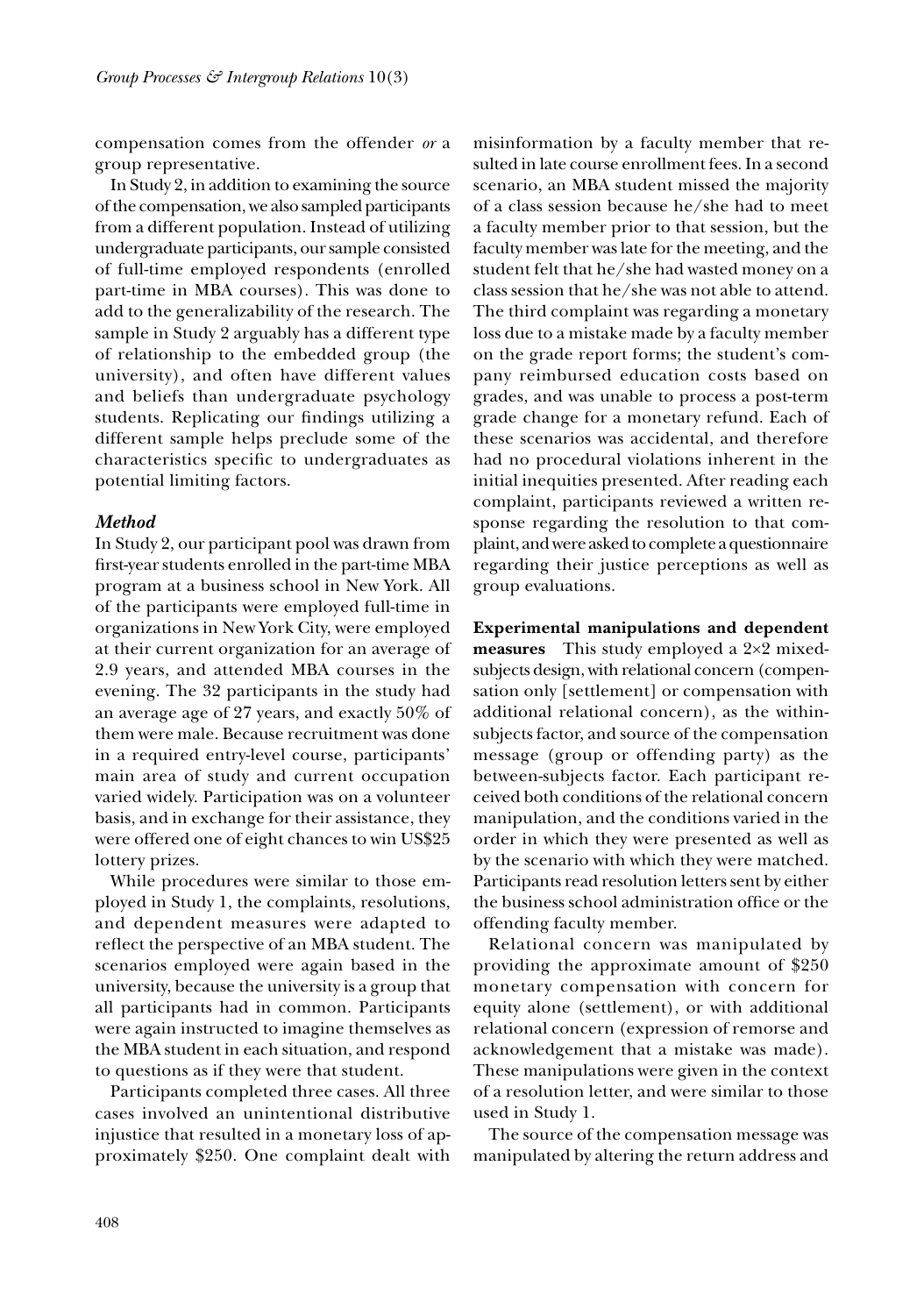pronouns in the resolution letter. In the group message condition, the resolution letters were sent from a university administrator speaking as a representative of the administrative office. In the offender message condition, the faculty member who had made the mistake that resulted in the monetary loss sent the same resolution letter.

As with Study 1, a manipulation check of outcome favorability ( $\alpha$  = .90) was included. The dependent measures consisted of evaluations of procedural fairness ( $\alpha$  = .98), and reactions towards the group, again consisting of multiple scales assessing group evaluations, identification, and intentions to stay ( $\alpha$  = .95). All measures were similar to those in Study 1, altered only to address the MBA program as the relevant group.

## *Results*

Cell means, standard deviations, and intercell comparisons can be found in Table 2. Analysis of outcome favorability revealed no significant main effect for relational concern  $(F(1,30) = 2.34, ns)$ , or source of the message  $(F(1,30) = 0.31, ns)$ . There was also no interaction found between message source and relational concern on outcome favorability  $(F(1,30) = 2.34, ns)$ .

For the measure of procedural fairness, an analysis of variance indicated no significant effects for either source of the message  $(F(1,30) = 0.19)$ , *ns*), or for the interaction between message source and relational concern  $(F(1,30) = 0.59, ns)$ . However, there was a significant main effect for relational concern on procedural fairness perceptions  $(F(1,30) = 14.27, p < .001, \eta^2 = .322)$ . Resolution letters implying concern for the victim in addition to restoring equity resulted in higher perceptions of procedural fairness compared to when compensation alone was provided, regardless of who sent the resolution letter.

An analysis of variance conducted on reactions towards the group revealed that, as with procedural fairness, reactions to the group were not significantly effected by the source of the message  $(F(1,30) = 0.02, ns)$ . There was also no significant interaction found between message source and relational concern on evaluations of the group  $(F(1,30) = 0.004, ns)$ . However, a significant main effect was found for relational concern  $(F(1,30) = 12.97, p < .001, \eta^2 = .302)$ , such that when compensation was framed in a way that expressed concern for the victim, thereby emphasizing the victim's membership value in addition to the importance of equity, participants expressed more favorable reactions regarding the group.

*Table 2*. Study 2: Means and standard deviations for fairness perceptions by condition

|                            | Compensation only<br>(settlement) | Compensation &<br>relational concern |
|----------------------------|-----------------------------------|--------------------------------------|
| Outcome favorability       |                                   |                                      |
| Offender message           | 5.15(1.21)                        | $5.15(1.65)$ ,                       |
| Group message              | 4.90 $(1.39)$                     | 5.55(1.34)                           |
| Procedural fairness        |                                   |                                      |
| Offender message           | 3.82 $(1.96)$                     | 5.33 $(1.88)_{h}$                    |
| Group message              | 4.31 $(1.72)$                     | 5.31 $(1.51)_{h}$                    |
| Reactions toward the group |                                   |                                      |
| Offender message           | 4.65 $(0.98)$                     | 5.22 $(0.94)_{h}$                    |
| Group message              | 4.68 $(0.96)$                     | $5.27(0.79)_{h}$                     |

*Notes*: Standard deviations appear in parentheses. All ratings were done on 7-point scales, and the higher the number, the higher the level of favorability, fairness, etc. 'Offender Message', *n* = 18. 'Group Message',  $n = 14$ . Means within rows that do not share subscripts differ significantly at  $p < .05$  as indicated by paired *t* test comparisons for relational concern, and LSD comparisons for message source.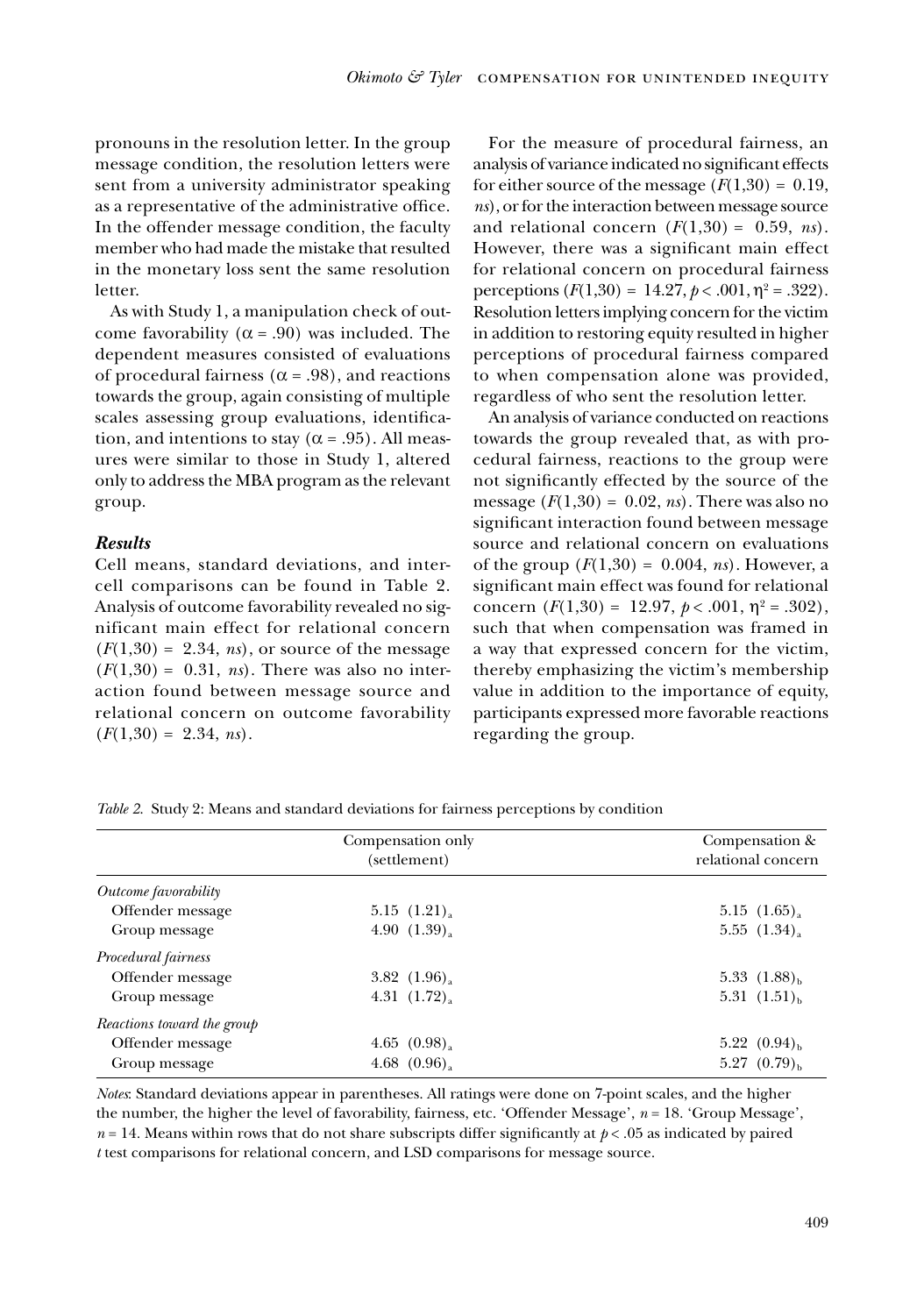## *Discussion*

Regardless of how the compensation was presented or who communicated the message, outcome favorability was consistently positive when equitable compensation was provided. Compensation always led to favorable feelings about the outcome, consistent with equity theory expectations. Procedural fairness perceptions and group evaluations, on the other hand, were higher when compensation was presented in a way that expressed concern for the victim compared to when that same compensation was presented without relational concern. These findings replicate those of Study 1, supporting the argument that even unintended harms raise status issues for the victim, as responding in a way that affirms status is viewed as more procedurally fair and yields more favorable evaluations. And as expected, both the offender and group representatives were able to adequately compensate the victim (not dependent on offender involvement).

# **Study 3**

The nature of the procedural reactions of the group utilized in the previous studies raises a concern about the interpretation of the effects. Is it the communication of relational concern that drives these effects, or the communication of a *lack* of relational concern? We suggest that the existence of an injustice of any type (even accidental distributive injustices which have not been equated with heightened relational concern) create a need for membership reaffirmation. It is therefore not that the relational message can compound the injustice by introducing another procedural injustice (e.g. lack of concern communicated by a settlement), but that the expression of *additional* relational concern is necessary to maximize the favorability of subsequent reactions to the group. To further clarify this distinction, instead of examining relational concern relative to a lack of relational concern (such as a settlement), in Study 3 we examine the independent effect of concern relative to no procedural information.

Additionally, to this point we have equated the group's recognition that a mistake has been made

and remorse with procedural fairness. Through this manipulation and indeed with apologetic reactions in general, the group suggests that the unjust situation was an isolated event not representative of the group's standard course of action (Schlenker, 1980). Past research has shown that these types of responses are best able to mitigate interpersonal conflict following an injustice; denials of responsibility, on the other hand, often aggravate the injustice (Bobocel & Zdaniuk, 2005). In our manipulations, the 'no relational concern' resolution does not acknowledge that a mistake has been made, and therefore suggests a denial of the validity of the victim's concern. On the other hand, the resolution with 'additional relational concern' does pay heed to the victim's grievance, thereby acknowledging his or her rights. We argue that this additional concern for the rights of the victim is responsible for our effects. The manipulation checks have been consistent with this notion—procedural justice (and in Study 1B, perceived membership value) varies as a function of this manipulation. However, we do not view these processes as *limited* to mistake recognition and remorse. For this reason, in Study 3, we also attempt to replicate this effect using different types of procedural manipulations, all of which also show interpersonal concern.

#### *Method*

The participants in this study consisted of 60 undergraduate students (48% male) who had an average age of 25.4 years and were recruited for participation from a campus employment office posting. Unlike participants in Studies 1, 2, and 4 which were from a private North American university, participants in Study 3 were students in an Australian university. Additionally, these participants were given a cash incentive to participate instead of course credit. Although it is important to note this difference, we did not anticipate any major concerns with altering the population sampled.

As with Study 2, the complaints, resolutions, and dependent measures were adapted to reflect the university as the relevant group. Participants were again instructed to imagine themselves as the student in each situation,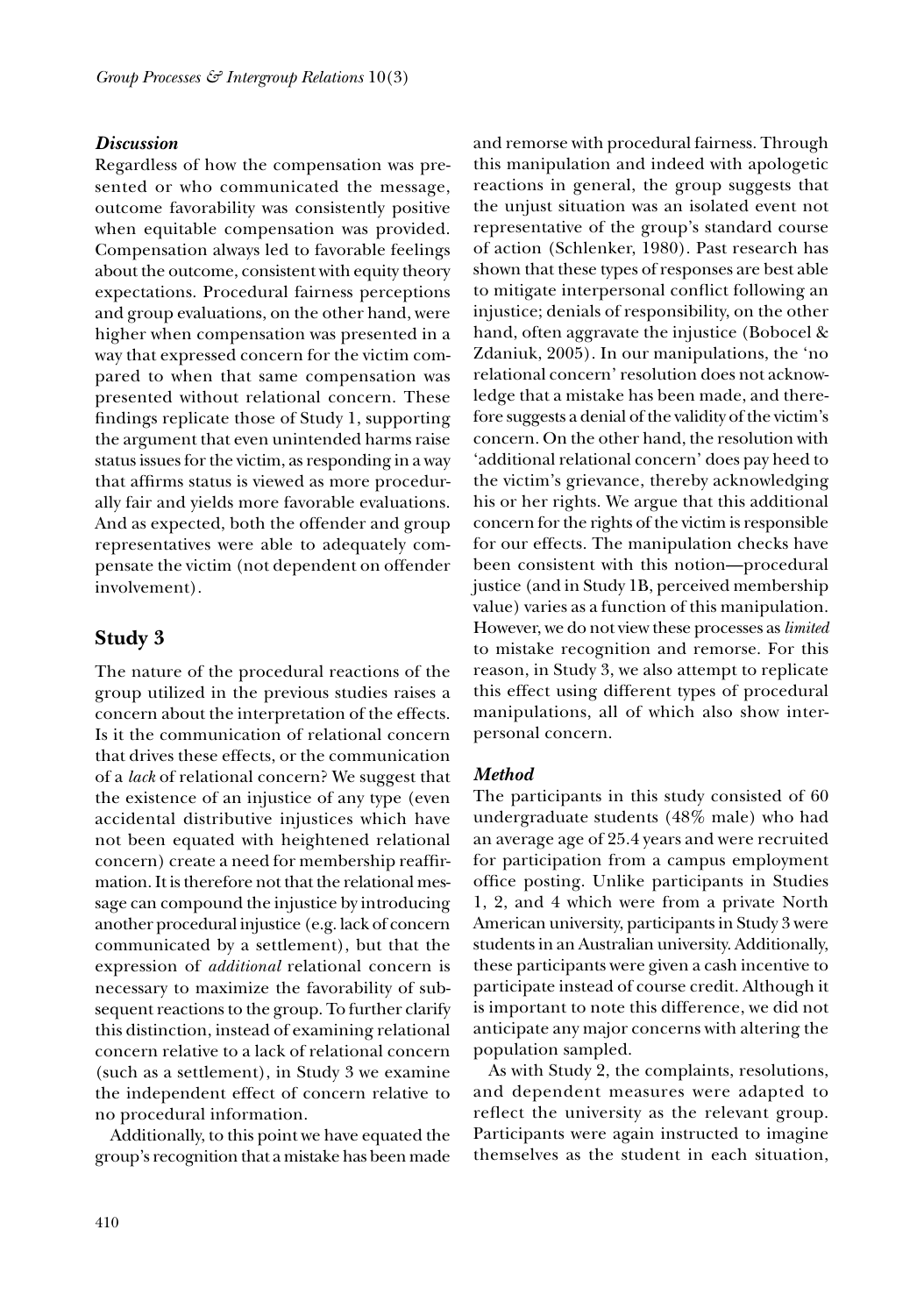and respond to questions as if they were that student. The procedures were similar to the previous studies. Participants in the study were informed that the research investigated student opinions regarding university policies and procedures, examined one letter of complaint from a student who had filed a formal grievance against the university administration, and were again instructed to imagine themselves as the student in the situation. The grievance in this study dealt with a \$200 late registration payment fee that was incurred, even though the payment was made on time.

**Experimental manipulations** This study employed a four condition between-subjects design. All of the resolutions presented included \$200 compensation for the situation. However, the way that these resolutions were framed was varied experimentally. Participants in the no frame condition were simply informed that they would receive \$200 deposited to their university account. Relational concern was manipulated by three different procedural justice message frames. Three different manipulations were used in order to illustrate that the effects shown were not specific to acknowledgments of responsibility, but procedurally fair actions in general, as these actions (acknowledgment and remorse, voice, and respect) all suggest group concern for the victim. These three relational concern conditions prefaced the offer of compensation with one of the three statements:

Relational concern (acknowledgement) – 'We agree that mistakes have been made by university staff in this matter, and regret the actions taken by that staff member'.

Relational concern (voice) – 'We want you to know that the university values your opinions, and we would be happy to listen to and consider any concerns or grievances that you may have'.

Relational concern (respect) – 'We want you to know that the university respects your concerns and rights as a student and member of the university community'.

The dependent measures employed in Study 3 were identical to those of the previous studies, including a manipulation check of outcome fairness ( $\alpha$  = .67), and scales measuring procedural fairness ( $\alpha$  = .85) and reactions towards the group  $(\alpha = .85)$ .

Additional measures were collected to assist in clarifying the *type* of injustice participants were asked to respond to. We have suggested that the injustices presented were accidental in nature (not intentional). To test this assertion, participants were asked to assess the intent of the individual staff member and the university as a whole: 'Did the staff member [university] intend for this situation to occur?' It was also important to assess whether the staff member and university had acted negligently and were responsible for the mistake, so participants were also asked: 'Is it the staff member's [university's] job to make sure that this type of thing does not happen?', and 'Is this person [the university] responsible for your monetary loss?' These questions were all evaluated on 7-point scales, with higher numbers reflecting more intent/ negligence/responsibility. As these measures serve simply as supportive statistics, results are reported only in Table 4 and are mentioned when relevant in the general discussion.

## *Results*

Means and standard deviations can be found in Table 3. Analysis of variance was conducted on the measure of outcome favorability, revealing that there were no significant differences between conditions on perceptions of outcome favorability  $(F(3,56) = 0.19, ns)$ , which were consistently high  $(M = 6.29)$  regardless of how compensation was presented.

Analysis of variance was conducted on procedural fairness perceptions, revealing a signifi cant effect for relational concern  $(F(3,56) = 4.09,$  $p < .05$ ,  $\eta^2 = .180$ ), with the relational concern conditions being evaluated as more procedurally fair than the no relational concern conditions. Additional contrasts revealed that each relational concern condition was perceived as significantly more procedurally fair to subjects then when compensation was not presented with additional relational concern (see Table 3).

For global reactions towards the group, analysis of variance revealed a significant effect for relational concern  $(F(3,56) = 6.30, p < .001,$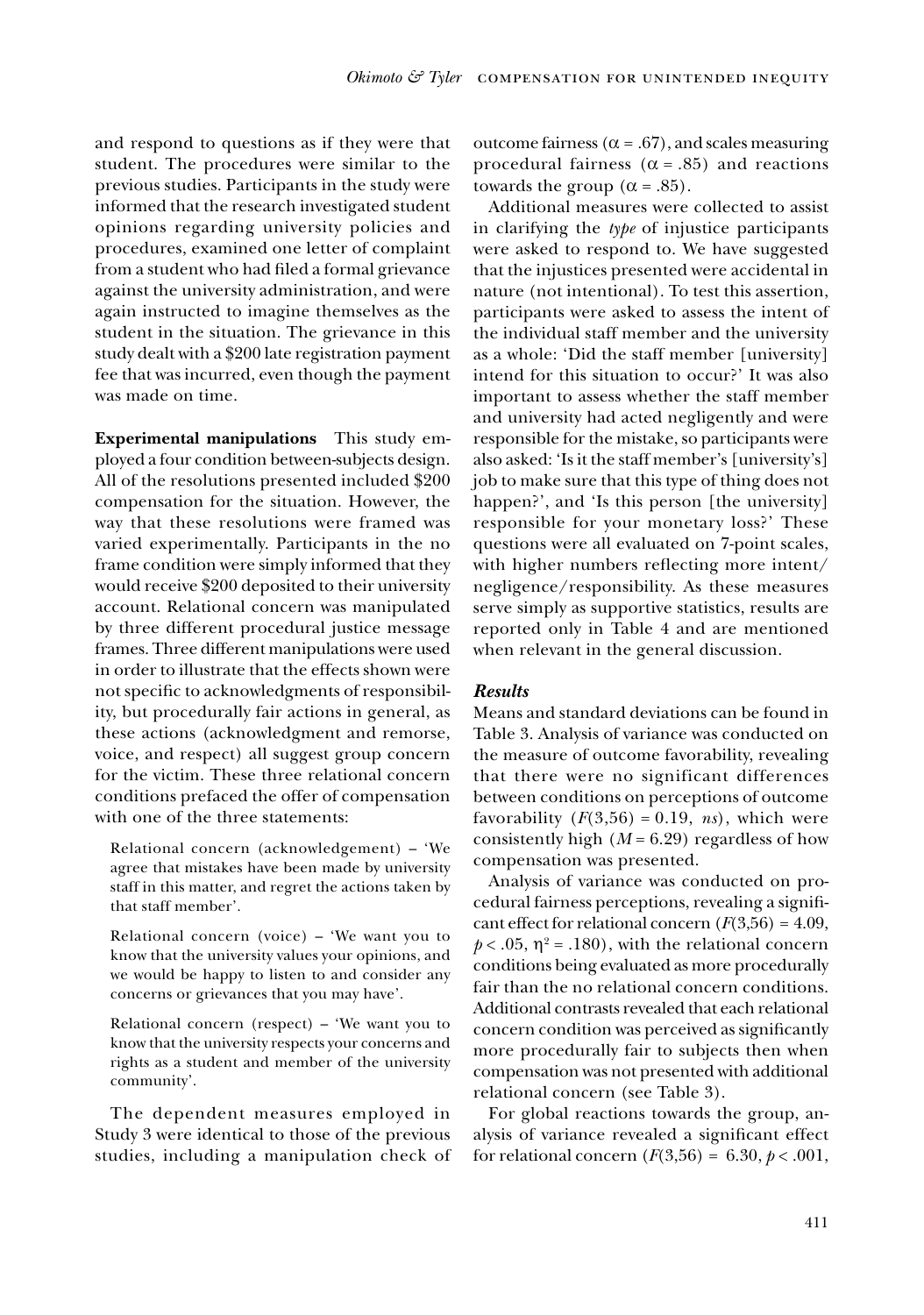|                            | Outcome<br>favorability | Procedural<br>fairness | Reactions toward<br>the group                    |
|----------------------------|-------------------------|------------------------|--------------------------------------------------|
| No relational concern      | 6.22(0.65)              | 5.61(0.85)             | 5.02(0.66)                                       |
| Relational concern         |                         |                        |                                                  |
| Acknowledgment and remorse | 6.33(0.59)              | 6.49(0.57)             | 5.81 $(0.49)_{h}$                                |
| Respectful treatment       | 6.36(0.57)              | $6.24~(0.62)_{h}$      | 5.91 $(0.66)_{h}$                                |
| Voice for the offender     | 6.24(0.51)              | 6.23 $(0.79)_{h}$      | 5.41 $(0.68)_{\rm a}$ <sub>2</sub> <sup>th</sup> |

*Table 3*. Study 3: Means and standard deviations for fairness perceptions by condition

*Notes*: Standard deviations appear in parentheses. All ratings were done on 7-point scales, and the higher the number, the higher the level of favorability, fairness, etc.  $N = 60$ . Means within columns that do not share subscripts differ significantly at  $p < .05$  as indicated by planned simple contrast comparisons. Shared subscripts with asterisks\* indicates a marginally significant difference.

 $\eta^2$  = 0.252), with subjects reporting more favorable reactions in the relational concern conditions. Additional contrasts revealed that each relational concern condition (with the exception of voice, which was marginal) yielded significantly more favorable reactions towards the group than when compensation was not presented with additional relational concern (see Table 3).

#### *Discussion*

Consistent with Studies 1 and 2, Study 3 shows that when responding to an accidental distributive injustice the provision of relational concern in addition to equitable compensation yields significantly more favorable reactions towards the group than when no relational concern is shown. This study not only replicates the previous studies, but extends these findings to other types of additional relational concern. The increase in favorable reactions towards the group following the inclusion of different types of procedural justice concern (i.e. acknowledgment of the mistake and remorse, respectful treatment, or voice for the victim) suggests that it is the message of benevolent concern underlying that procedurally fair act that is beneficial for maintaining group relations.

It is also important to note that this study examined the impact of additional relational concern relative to *no information* about relational concern (instead of a lack of relational concern as in Studies 1 & 2). This is an important distinction as it clarifies the need for membership reaffirmation

following an injustice, and does not simply reflect an additional procedural injustice that compounds fairness concerns in the situation.

# **Study 4**

A question does remain regarding the actual role of the relationally sensitive compensation manipulation in this study. Does the increased satisfaction with the relationally sensitive condition stem from pairing the restoration of equity with relational concern, as argued in this article, or from the status message communicated through that concern alone? In other words, is this merely an illustration of the importance of procedures, or is there something special about the distributive *injustice* context? We believe that when a distributive inequity has occurred, relational concern, while it may be necessary to maintain positive group–victim relations, is not in and of itself sufficient to appease an individual's desire for equity-based retribution. Therefore, under conditions of accidental distributive injustice, the value of fair procedures is not *sufficient* to satisfy the victim's desire for retribution in the absence of fair compensation, but it is *necessary* to speak to the victim's concerns regarding their group membership while also addressing the distributive inequity with appropriate compensation. We therefore would expect not simply a main effect of procedures, but an interactive pattern between the restoration of due outcomes and expressions of relational concern.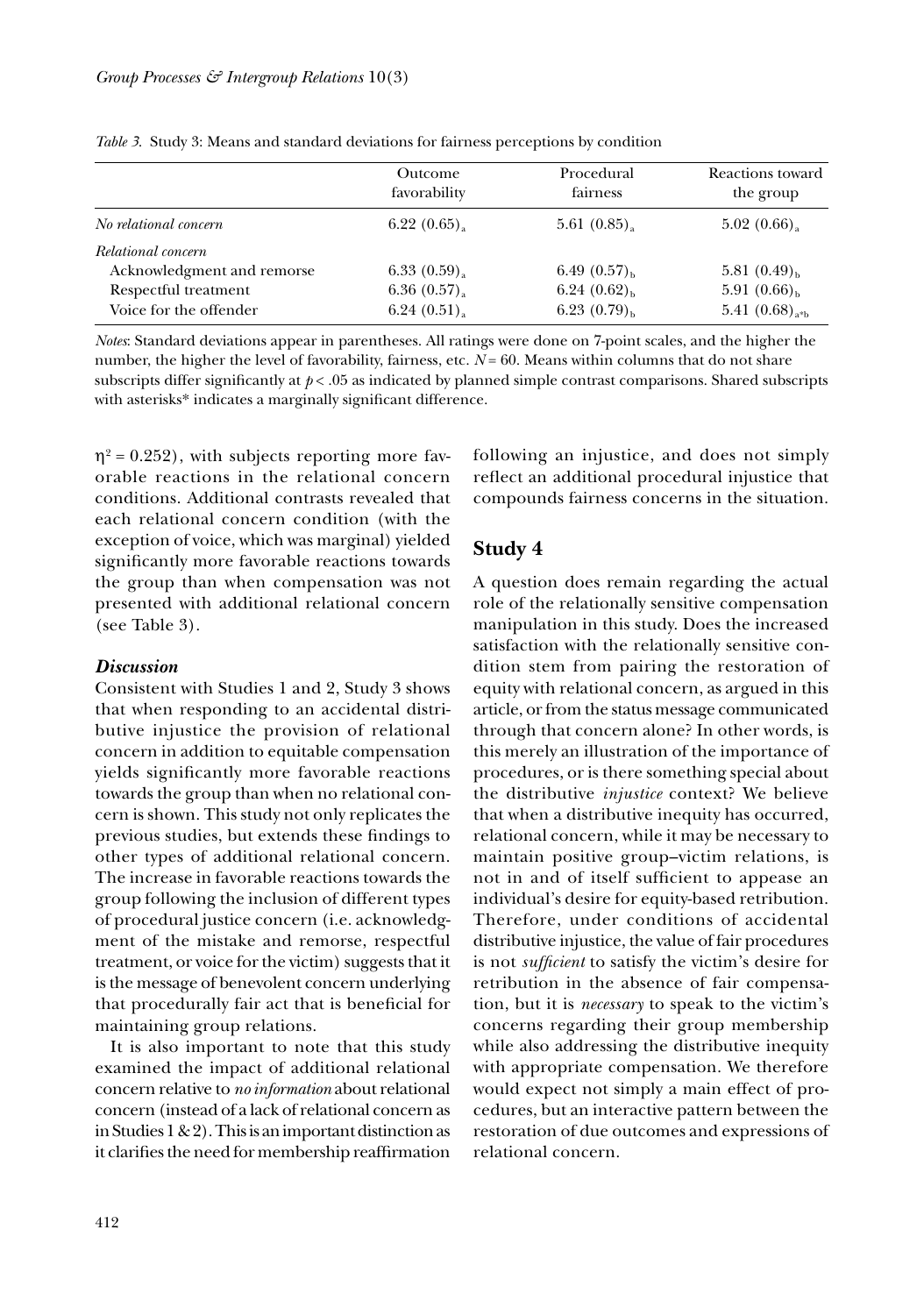These assertions follow a different interactive pattern than those documented by the 'fair process effect' (Brockner & Wiesenfeld, 1996; Greenberg & Folger, 1983), which describes favorable outcomes as yielding positive reactions even in the absence of fair processes. The typically accepted explanation for this interaction is that fair procedures are able to make up for unfavorable outcomes as those procedures justify or explain any inequity and assure the receipt of fair and favorable future outcomes (Brockner & Wiesenfeld, 2005). This literature seems to suggest an acquisition-directed self-interest orientation where outcomes are the dominant concern. While the restoration of outcomes may be the primary concern of victims in many cases of unintentional inequity, we suggest that even when that inequity is addressed, concerns for relational status may be heightened.

Study 4 attempts to examine the independent contributions of equitable compensation and concern for the victim using an experimental design in which people either do or do not receive compensation and, separately, either do or do not receive relationally based expressions of concern from the group. Since the injustice scenarios are distributive in nature, we would expect provision of compensation to have a large effect on subsequent reactions towards the group, however we also expect that provision of compensation presented with the addition of relational concern will yield significantly more favorable reactions towards the group than compensation alone. We do not expect the result to show an additive effect, but rather an interactive effect such that procedures will not impact reactions towards the group in absence of fair equity restoration.

Hypothesis: The provision of compensation will elicit higher ratings of procedural fairness and higher reactions towards the group, but only when that compensation is presented with additional relational concern.

This assertion is counter to the equity-based expectation that victims of unintentional inequity would not be impacted by variations in procedural fairness, as long as the outcomes lost are restored. The idea that expressions of concern in the restoration process have any impact at all, especially the relatively weak and benign addition of an acknowledgment of responsibility, runs counter to these equity theory expectations.

## *Method*

The participants in this study consisted of 65 undergraduate students (28% male) recruited from an introductory psychology course, and had an average age of 18.9 years. This study again employed the use of scenarios concerning university-operated student housing. As in Study 1, the majority of the participants had lived in student housing (88%) for an average time period of 2.6 semesters, and 98% of those with direct student housing experiences were currently living in student housing. Only one of the participants was employed by university housing, and the responses of that participant were removed from the analysis.

The procedures employed in Study 4 were similar to the previous studies. The participants in the study were informed that the research investigated student opinions regarding university policies and procedures, examined one letter of complaint from a student in university housing who had filed a formal grievance against the housing administration (identical to Study 1), and were again instructed to imagine themselves as the student in the situation.

This study employed a 2×2 between-subjects design, with compensation (no money received or receipt of US\$200) and relational concern (no concern or concern) as independent variables. Therefore, each participant in the study received only one of the four possible resolution letters manipulating compensation and relational concern.

Those participants in the no compensation condition were informed that the housing office was unable to compensate them for the situation. Those participants in the \$200 compensation condition were told in the resolution letter from the housing office that they would receive  $$200$ deposited to their university account. Relational concern was manipulated by the existence or lack of existence of the group's acknowledgment of the mistake in the resolution letter, similar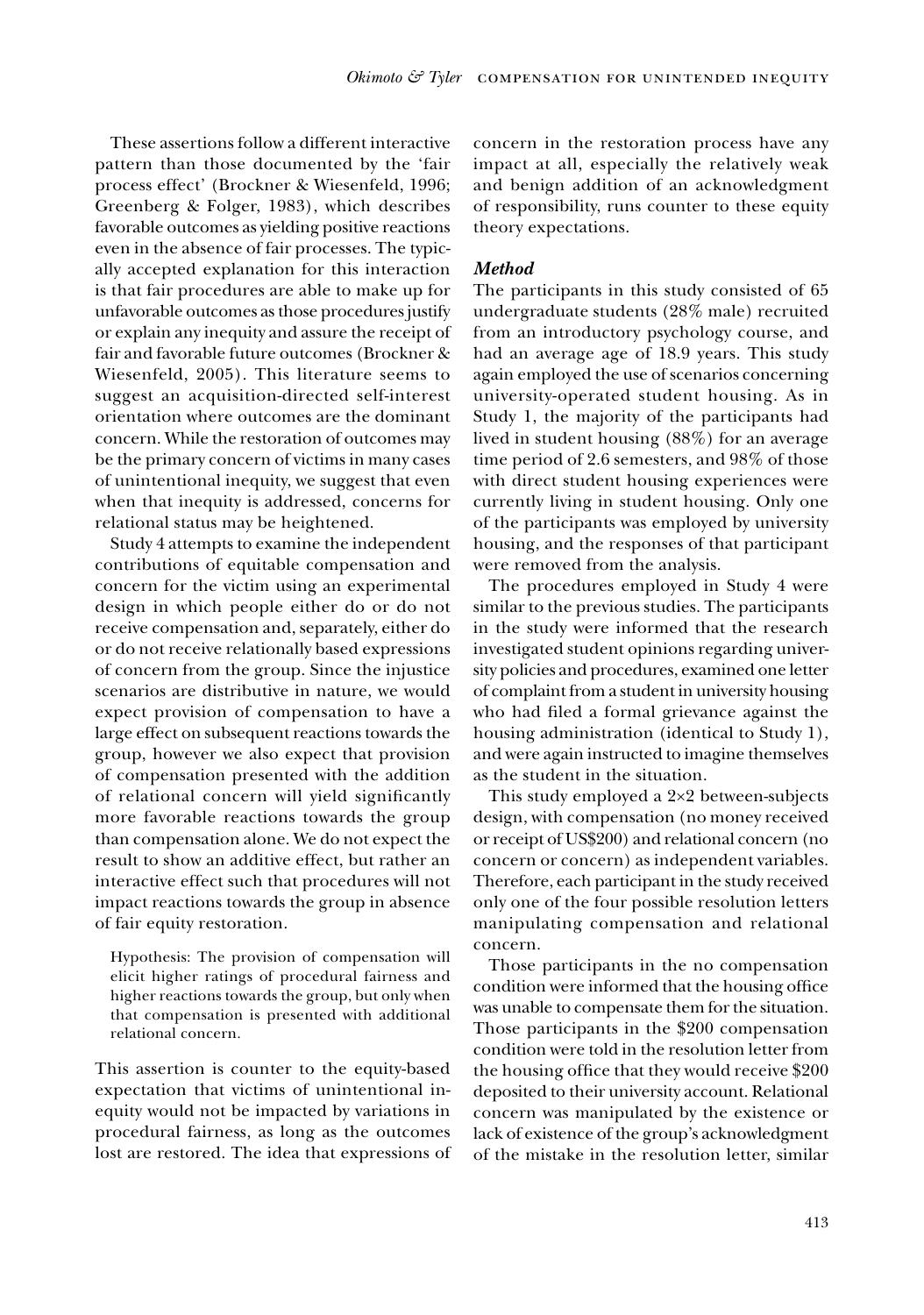to the statements employed in Studies 1 and 3. Those participants in the no relational concern condition were simply told that their complaint had been reviewed and were informed of the housing office decision regarding monetary compensation.

The dependent measures employed in Study 4 were identical to those of the previous studies, including a manipulation check of outcome favorability ( $\alpha = .95$ ), and scales measuring procedural fairness ( $\alpha$  = .98) and reactions towards the group ( $\alpha$  = .96).

#### *Results*

Results are graphically presented in Figure 2. Analysis of the manipulation check of outcome favorability revealed that there was no significant main effect for relational concern  $(F(1,60) = 3.54, ns)$ , or an interaction between compensation and concern  $(F(1,60) = 0.07, ns)$ , on perceptions of outcome favorability. There was, however, a significant main effect for compensation on outcome favorability  $(F(1,60))$  = 340.49,  $p < .001$ ,  $\eta^2 = .850$ ), such that resolutions that included the equitable monetary compensation (*M* = 5.63) were seen as more favorable than those that did not include equitable compensation  $(M = 1.33)$ .

Analysis of variance for procedural fairness yielded a significant main effect for relational

concern  $(F(1,60) = 7.84, p < .01, \eta^2 = .116)$ , such that those participants who received a more relationally sensitive response  $(M = 4.18)$  perceived the resolution to be more procedurally fair than those who did not receive and a relationally sensitive response  $(M = 3.55)$ . As with outcome favorability, a significant main effect was also apparent for compensation  $(F(1,60) = 331.08)$ ,  $p < .001$ ,  $\eta^2 = .847$ ), whereby participants who received equitable compensation (*M* = 5.89) judged the resolution to be more procedurally fair than those who did not receive compensation  $(M = 1.83)$ . No significant interaction was found for procedural fairness perceptions  $(F(1,60) = 0.38, ns)$ .

Analysis of variance was also conducted on the group reactions measure. In this study, reaction measures were analyzed while covarying for whether or not the respondent currently lived in student housing, accounting for any additional variance that may have been created by current residents' motivation to view their present situation as favorable. Consideration of resident status was important in this study because, unlike previous studies, the design was not within-subjects and therefore the effects of resident status were not consistent across conditions. A significant main effect was found for compensation  $(F(1,59) = 78.60, p < .001,$  $\eta^2$  = .571). Those participants who received



*Figure 2*. Study 4: Means for dependent measure scales by condition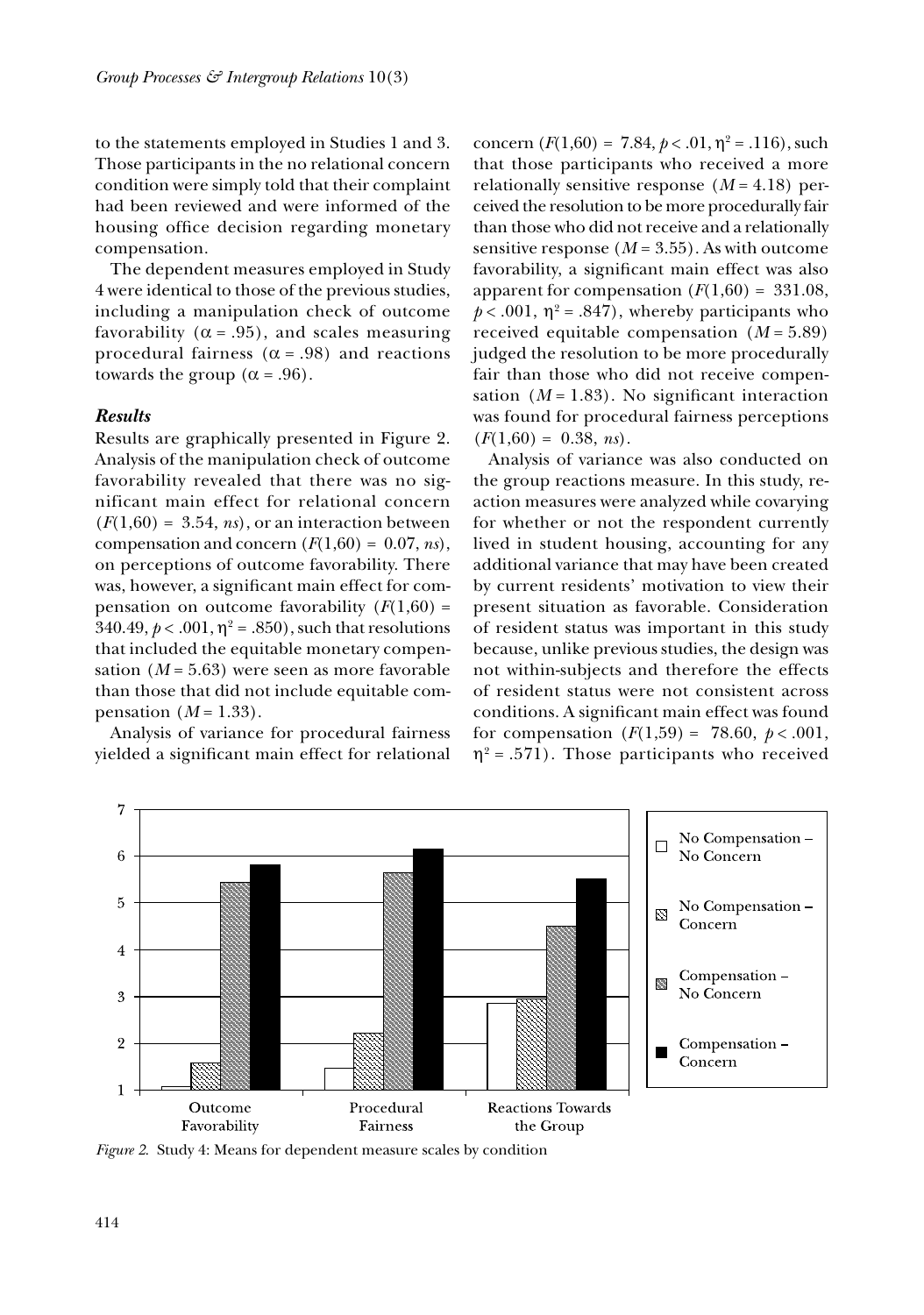equitable compensation had more favorable evaluations of the overall group than those who did not receive compensation. Analyses also revealed a significant main effect for relational concern  $(F(1,59) = 4.90, p < .05,$  $\eta^2$  = .077), such that when relational concern was shown, participants judged university housing as better overall and identified more with the university housing community than when relational concern was not shown. A significant interaction was also found between concern and compensation  $(F(1,59) = 4.03)$ ,  $p < .05$ ,  $\eta^2 = .064$ ). Inter-cell comparisons were conducted using Tukey's HSD post hoc tests in order to further clarify the interaction effects. These comparisons revealed that there was no significant difference in evaluations of the group between the relational concern (*M* = 2.95) and no relational concern (*M* = 2.85) conditions when compensation was not provided. However when equitable compensation was provided paired with relational concern (*M* = 5.52), significantly higher evaluations were reported  $(p < .01)$ , compared to when compensation was not presented with additional relational concern  $(M = 4.49)$ .

#### *Discussion*

As expected, perceptions of outcome favorability were driven by the monetary award given by the group decision-makers, regardless of whether or not that compensation was presented with relational concern. Likewise, regardless of whether or not compensation was provided, expressing responsibility and remorse for the situation increased participant perceptions of procedural fairness. Actual provision of equitable compensation for the injustice also increased perceived procedural justice reactions. This is consistent with past research arguing that failure to adequately restore justice in the appropriate way may not alleviate desires for retribution and may further diminish the victim (Vidmar, 2001, 2002). As one participant stated in their openended response indicating their reactions to a resolution letter that showed concern for the victim, but did not provide compensation, 'I felt cheated and totally uncared for. The administration seemed to have no concern for my situation'.

Both of these outcome and procedural fairness perceptions impacted subsequent evaluations of the group. When group representatives provided equitable compensation, evaluations of the group were more favorable than when equitable compensation was not provided. Presenting the resolution with relational concern did, however, further increase favorable evaluations of the group, but only when fair compensation was provided. Consistent with our hypotheses, relational concern helped to maximize the quality of group–victim relations following the equitable restoration of the accidental distributive injustice, while showing this concern alone was not sufficient to maintain a positive relationship between the victim of distributive injustice and the offending group.

As discussed earlier, this interaction pattern is unlike that described by the 'fair process effect' (Greenberg & Folger, 1983) and documented in numerous empirical studies (Brockner & Wiesenfeld, 1996). We agree that instrumental outcomes may still be the target of the complainant's concern in the compensation context prior to the offered resolution. However, unlike other fairness situations where fair procedures interact in order to justify or explain the inequity, in the compensation context, procedures do not necessarily relate directly to the initial injustice. Compensation procedures may provide an independent index of group/organizational concern. In addition, following from the notion that the experience of any injustice heightens sensitivity to relational concerns, victims may assign more influence to the fairness of the compensation process, even if those procedures are not directly related to the original injustice, resulting in an interaction by which the lack of concern expressed by unfair procedures diminish the beneficial impact of fair outcomes. Further research must be conducted to fully document this assertion.

## **General discussion**

While provision of equitable compensation for accidental distributive injustices does adequately satisfy an individual's desire for outcome restoration, an equity framework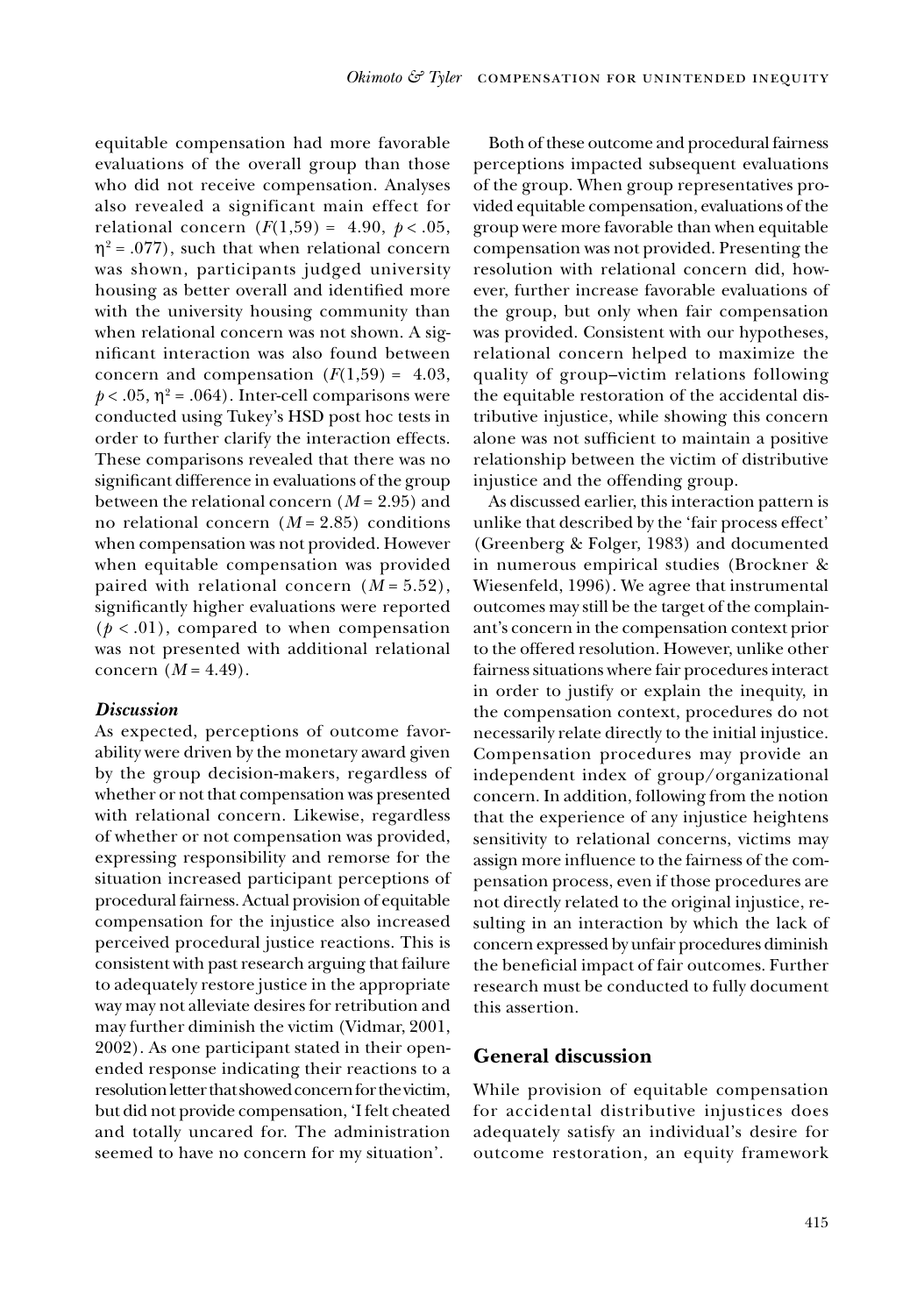alone is not adequate to maximize satisfaction with the resolution or to maintain positive relations between the victimized party and the group as a whole. These studies show that even in instances when the initial injustice was unintentional, the procedural justice of the resolution itself may impact subsequent reactions towards the group, even when that procedural effort is as simple as an acknowledgment of responsibility and expression of remorse. By presenting compensation in a way that shows that the group is concerned with the needs of the victim, membership status and the victim–group relationship is preserved.

These findings emphasize the need for groups and organizations to recognize the importance of procedural fairness and how status messages communicated by procedures can impact the group as a whole, even in domains where distributive fairness appears to be of primary concern, such as restoration of unintentional distributive injustices. Failure to maintain fair procedures may undermine efforts by the group to create a fair group environment in which individuals feel good about being a member. In addition, these results suggest that the impact that a procedurally fair message has on an individual's relationship with the group or organization is mediated by the perceived membership value and status that the individual member extracts from those fairness perceptions. By offering compensation in a way that reinforces the group's interpersonal commitment to the victimized member, that member may not only interpret the group's offer as a sincere expression of concern, but the victim–group relationship may also benefit as a result.

While providing participants with scenarios which they believed to be taken from actual cases appeared to be adequate to illustrate the potential impact of relational concern, it is important to investigate these findings more thoroughly. Future research in this domain should take advantage of realism created by a full laboratory experiment as well, in order to show that these effects can be replicated when participants actually experience offers of real outcomes, and has a potential impact on their own identity. Further investigations may reveal that the additional effect of small relational considerations, such as those employed in this research, are even more robust than our findings demonstrate. When considering these limitations, however, it is important to note that even third-party perceptions of procedural injustice may provoke negative reactions that still impact the group (Skarlicki, Ellard, & Kelln, 1998; Vidmar, 2001).

These findings may also be enhanced by exploring the extent to which monetary compensation is employed, accepted, and results in behavioral implications in actual groups. The current investigation focuses on one particular type of group, namely the university, and an extension of these findings to other groups, organizational settings, and legal systems is vital to fully comprehend the intricacies of reactions to compensation. Additionally, while this study focuses on members of a group, or arguably consumers of a service provided by in-group representatives, we believe that with additional research these effects will generalize to relations with any individuals with whom a group or organization hopes to maintain positive relations, albeit employees, investors, or customers.

It may also be of interest to further examine the importance of relational concern in different types of unintentional inequities. Darley and Pittman (2003) make the distinction between non-negligent (unforeseeable) and negligent harms, whereby non-negligent harms reflect 'no fault' and demand no compensation at all, while negligent harms must be compensated for. The current investigation does not make this distinction, although by dealing with inequity situations, the idea that the victim *deserves* restorative outcomes is implied (Feather, 1999). In the scenarios employed, it may be assumed that university staff should not have made any errors, and therefore the university is responsible for compensation. The situations in this line of research therefore reflect some amount of negligence on the part of the university staff. These assertions are consistent with the means provided by the additional measures in Study 3. Findings show that although the injustice was seen as unintentional, both the offending staff and the university were seen as negligent and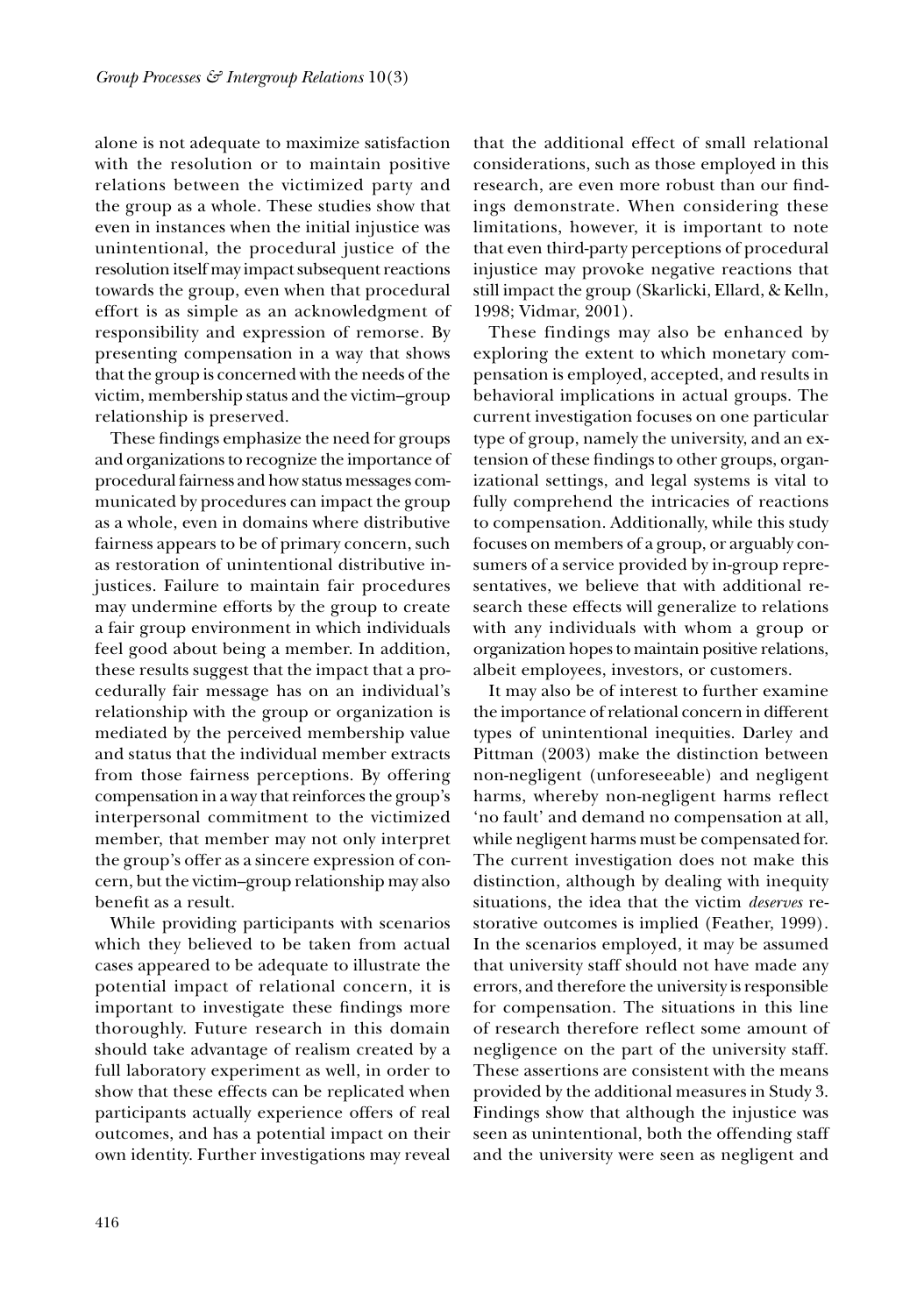should be held responsible for the injustice (see Table 4). Consistent with Darley and Pittman (2003), compensation was also shown to be a necessary component of the injustice response (Study 4). However, we show that in these types of situations, relational concern is also important. Might relational concern be important in purely non-negligent situations as well?

While the general importance of procedural fairness in group decision-making is by no means a new idea, our results go beyond the widely documented finding that unfair procedures impact reactions towards the group. Studies 3 and 4, in particular, illustrate that our effects are not driven by *unfair* procedural actions, but rather by *fair* procedural actions. This suggests that instead of the procedural actions of group decision-makers compounding the injustice, the additional message communicated by fair procedures assuages concerns about membership elicited by the injustice. This finding that the relational messages provided by fair procedures are particularly important in the *restoration* of fairness, even in instances where the injustice deals exclusively with outcomes which are followed by favorable compensation, broadens our understanding of how procedural justice can impact group and organizational functioning in unexpected situations. The ability of the absence of fair procedures to undermine the compensation process is particularly interesting given the dominance of outcome favorability concerns in 'outcome by procedure interaction' patterns observed in the literature (Brockner & Wiesenfeld, 1996), where outcomes have been shown to elicit favorable reactions even in absence of fair procedures.

*Table 4*. Study 3: Additional measures assessing type of injustice examined

|                             | Offender   | Group      |
|-----------------------------|------------|------------|
| Intent of the offence       | 2.25(1.64) | 1.87(1.26) |
| Exhibited negligence        | 6.20(1.04) | 6.47(0.77) |
| Responsible for the offence | 5.73(1.36) | 6.12(1.12) |

*Notes*: Standard deviations appear in parentheses. All ratings were done on 7-point scales, and the higher the number, the higher the level of intent, negligence, etc.  $N = 60$ .

The most important implication of this research lies in the expansion of our understanding of the processes involved in the restoration of fairness and the mitigation of retributive desires of the individual when they are responding to accidents or unintended harms. Past research has shown that *intentional* harms demand some type of symbolic relational message (such as punishment) in order to address the procedural aspect of the injustice implied by intent (Brown & Harris, 1989; Tyler et al., 1997). The current research, however, suggests that this symbolic message, while it may not be necessary to address concerns with outcome favorability, may have implications for the group even when harm is *unintentional*. As an extension of research citing outcome restoration as necessary when distributive fairness has been unintentionally violated (Darley & Pittman, 2003), we find that the extent to which fair procedures are employed in the restoration process can also impact reactions towards the group, above and beyond the implications of the initial injustice. Even unintended harms may heighten status concerns, and as a result, people may feel that inequities are better resolved when addressed with relational concern. Since these relational concerns are key antecedents to many important group outcomes, groups should be aware of the impact that their compensatory responses have on individual member's perceptions of the group, and that reactions towards those compensatory actions are shaped not only by the favorability of compensation, but also by the degree to which group representatives adequately respond to concerns about status.

# **References**

- Austin, W., Walster, E., & Utne, M. (1976). Equity and the law: The effect of a harmdoer's 'suffering in the act' on liking and assigned punishment. In L. Berkowitz & E. Walster (Eds.), *Advances in experimental social psychology*  (Vol. 9, pp. 163–190)*.* New York: Academic Press.
- Baron, R.M., & Kenny, D.A. (1986). The moderatormediator distinction in social psychological research: Conceptual, strategic, and statistical considerations. *Journal of Personality and Social Psychology*, *51,* 1173–1182.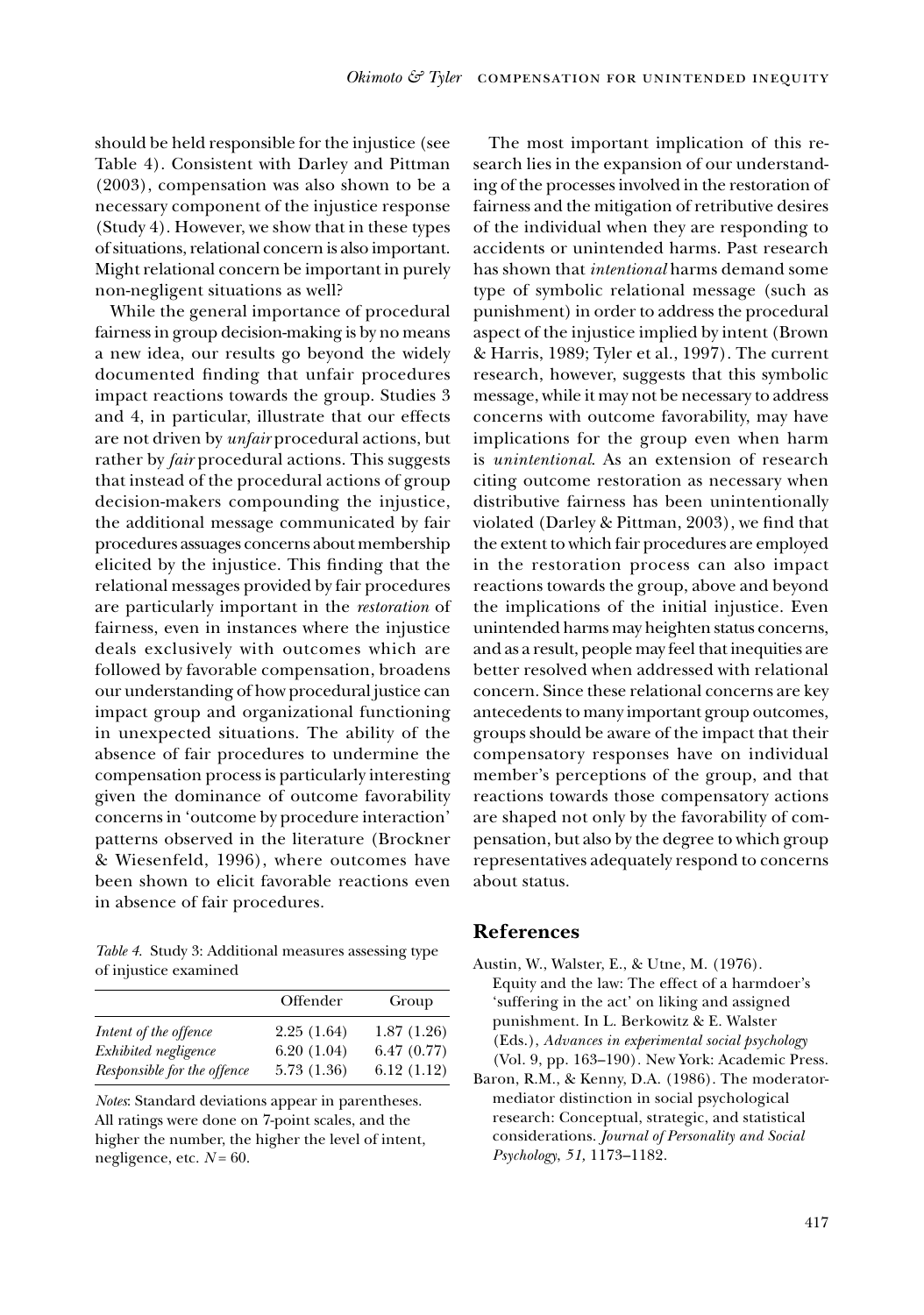Blackman, M.C., & Stubbs, E.C. (2001). Apologies: Genuine admissions of blameworthiness or scripted, sympathetic responses. *Psychological Reports*, *88*, 45–50.

Bobocel, D.R., & Zdaniuk, A. (2005). How can explanations be used to foster organizational justice? In J. Greenberg & J. A. Colquitt (Eds.), *Handbook of organizational justice* (pp. 469–498). Mahwah, NJ: Erlbaum.

Brickman, P. (1977). Crime and punishment in sports and society. *Journal of Social Issues*, *33*, 140–164.

Brockner, J., & Wiesenfeld, B.M. (1996). An integrative framework for explaining reactions to decisions: Interactive effects of outcomes and procedures. *Psychological Bulletin*, *120*, 189–208.

Brockner, J., & Wiesenfeld, B. (2005). How, when, and why does outcome favorability interact with procedural fairness? In J. Greenberg & J. A. Colquitt (Eds.), *Handbook of organizational justice*  (pp. 525–554). Mahwah, NJ: Erlbaum.

Brown, B.B., & Harris, P.B. (1989). Residential burglary victimization: Reactions to the invasion of primary territory. *Journal of Environmental Psychology*, *9*, 119–132.

Carlsmith, K.M., Darley, J.M., & Robinson, P.H. (2002). Why do we punish? Deterrence and just deserts as motives for punishment. *Journal of Personality and Social Psychology*, *83*, 284–299.

Dailey, R.C., & Kirk, D.J. (1992). Distributive and procedural justice as antecedents of job dissatisfaction and intention to turnover. *Human Relations*, *45,* 305–317.

Darley, J.M. & Pittman, T.S. (2003). The psychology of compensatory and retributive justice. *Personality and Social Psychology Review*, *7*, 324–336.

Feather, N.T. (1999). *Values, achievement, and justice: Studies in the psychology of deservingness*. New York: Kluwer Academic/Plenum.

Gold, G., & Weiner, B. (2000). Remorse, confession, group identity and expectancies about repeating a transgression. *Basic and Applied Social Psychology*, *22*, 291–300.

Greenberg, J., & Folger, R. (1983). Procedural justice, participation, and the fair process effect in groups and organizations. In P. Paulus (Ed.), *Basic group processes* (pp. 235–256). New York, Springer-Verlag.

Heider, F. (1958). *The psychology of interpersonal relations*. New York: Wiley.

Hogan, R., & Emler, N.P. (1981). Retributive justice. In M. J. Lerner & S. C. Lerner (Eds.), *The justice motive in social behavior*. New York: Academic Press.

Horai, J. (1977). Attributional conflict. *Journal of Social Issues*, *33*, 88–100.

Huo, Y.J., Smith, H.J., Tyler, T.R., & Lind, E.A. (1996). Superordinate identification, subgroup identification, and justice concerns: Is separatism the problem, is assimilation the answer*. Psychological Science, 7*, 40–45.

Jones, D.A., & Skarlicki, D.P. (2003). The relationship between perceptions of fairness and voluntary turnover among retail employees. *Journal of Applied Social Psychology*, *33*, 1226–1243.

Kahan, D.M. (1996). What do alternative sanctions mean? *University of Chicago Law Review*, *63*, 591–653.

Karp, D.R. (1998). The judicial and judicious use of shame penalties. *Crime and Delinquency*, *44*, 277–294.

Konovsky, M.A., & Cropanzano, R. (1991). Perceived fairness of employee drug testing as a predictor of employee attitudes and job performance. *Journal of Applied Psychology*, *76*, 698–707.

Lind, E.A., & Tyler, T.R. (1988). *The social psychology of procedural justice*. New York: Plenum.

Pepitone, A. (1975). Social psychological perspectives on crime and punishment. *Journal of Social Issues*, *31*, 197–216.

Rumsey, M.G. (1976). Effects of defendant background and remorse on sentencing judgments. *Journal of Applied Social Psychology*, *6*, 64–68.

Schlenker, B.R. (1980). *Impression management: The self-concept, social identity, and interpersonal relations*. Monterey, CA: Brooks/Cole.

Schwartz, G.S., Kane, T.R., Joseph, J.M., & Tedeschi, J.T. (1978). The effects of post-transgression remorse on perceived aggression, attributions of intent, and level of punishment. *British Journal of Social and Clinical Psychology*, *17*, 293–297.

Shaw, J.C., Wild, E., & Colquitt, J.A. (2003). To justify or excuse?: A meta-analytic review of the effects of explanations. *Journal of Applied Psychology*, *88*, 444–458.

Skarlicki, D.P., Ellard, J.H., & Kelln, B.R.C. (1998). Third party perceptions of layoff: Procedural, derogation, and retributive aspects of justice. *Journal of Applied Psychology*, *83*, 119–127.

Tyler, T.R. (1990). *Why people obey the law: Procedural justice, legitimacy, and compliance.* New Haven, CT: Yale University Press.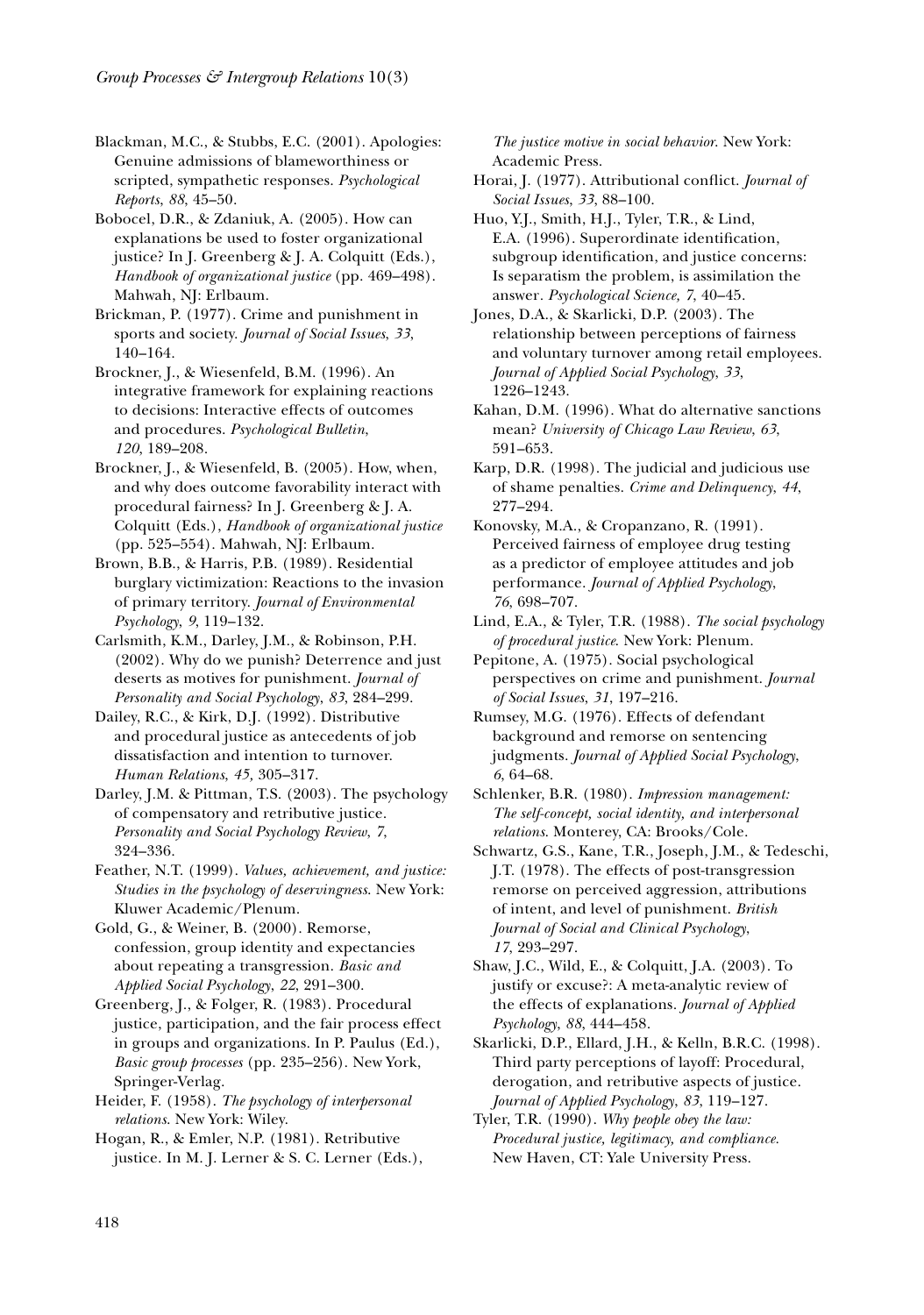Tyler, T.R., (1994). Psychological models of the justice motive. *Journal of Personality and Social Psychology*, 67, 850–863.

Tyler, T.R. & Blader, S.L. (2003). The group engagement model: Procedural justice, social identity, and cooperative behavior. *Personality and Social Psychology Review*, *7*, 349–361.

Tyler, T.R., Boeckmann, R.J., Smith, H J., & Huo, Y.J. (1997). *Social justice in a diverse society*. Boulder, CO: Westview Press.

Tyler, T.R., & Lind, E.A. (1992). A relational model of authority in groups. In M. Zanna (Ed.), *Advances in experimental social psychology*  (Vol. 25, pp. 115–191). New York: Academic Press.

Umbreit, M.S. (1989). Crime victims seeking fairness, not revenge: Toward restorative justice. *Federal Probation*, *53*, 52–57.

Vidmar, N. (2001). Retribution and revenge. In J. Sanders & V. L. Hamilton (Eds.), *Handbook of justice research in law*. New York: Plenum.

Vidmar, N. (2002). Retributive justice: Its social context. In M. Ross & D. T. Miller (Eds.), *The justice motive in everyday life* (pp. 291–317). Cambridge, UK: Cambridge University Press.

Walster, E., Walster, G.W., & Berscheid, E. (1978) *Equity: Theory and research*. Boston: Allyn and Bacon.

Wood, R.E., & Mitchell, T.R. (1981). Manager behavior in a social context: The impact of impression management on attributions and disciplinary actions. *Organizational Behavior and Human Performance, 28*, 356–378.

*Paper received 14 September 2005; revised version accepted 13 April 2006*.

# **Biographical notes**

TYLER G. OKIMOTO, PhD, received his doctorate from New York University in 2005, and is currently a postdoctoral researcher at Flinders University in South Australia. His research interests are reactions to injustice and justice reparations, with particular focus on the motivations underlying the injustice experience. He also conducts research on the influence of negative expectations in organizational settings.

TOM R. TYLER, PhD, is a university professor at New York University. He teaches in the psychology department and the law school. His research explores the dynamics of authority in groups, organizations, and societies. In particular, he examines the role of judgments

about the justice or injustice of group procedures in shaping legitimacy, compliance and cooperation.

# **Appendix A**

## **Scale items used in dependent measures**

*Outcome favorability*

 'How favorable were the outcomes of the resolution to you?'

- 'How much better or worse off are your outcomes now that the issue is resolved compared to before the resolution?'
- 'How do your outcomes compare to what you expected when making the initial complaint?'

*General fairness of the resolution (Study 1 only)*

 'Did you get more or less than you deserved from the resolution?'

 'How fair was the resolution of this situation?' 'How fairly did housing solve this problem?'

*Procedural fairness*

- 'How fairly were you treated by the housing administration?'
- 'How much respect did you feel that you were treated with?'
- 'How much concern was shown by the housing administration for your rights?'
- 'How dignified was the administration's treatment of you?'
- 'How hard did the administration try to take into account your needs?'

## *Reactions toward the group*

Evaluation of housing administration

- 'I can trust the housing office administration.'
- 'I respect the housing office administration.'
- 'I like the housing office administration.'

#### Overall satisfaction

- 'Overall, my experience in student housing was positive.'
- 'All in all, I am satisfied living in student housing.'

Intent to stay

 'I would consider living in student housing for another year.'